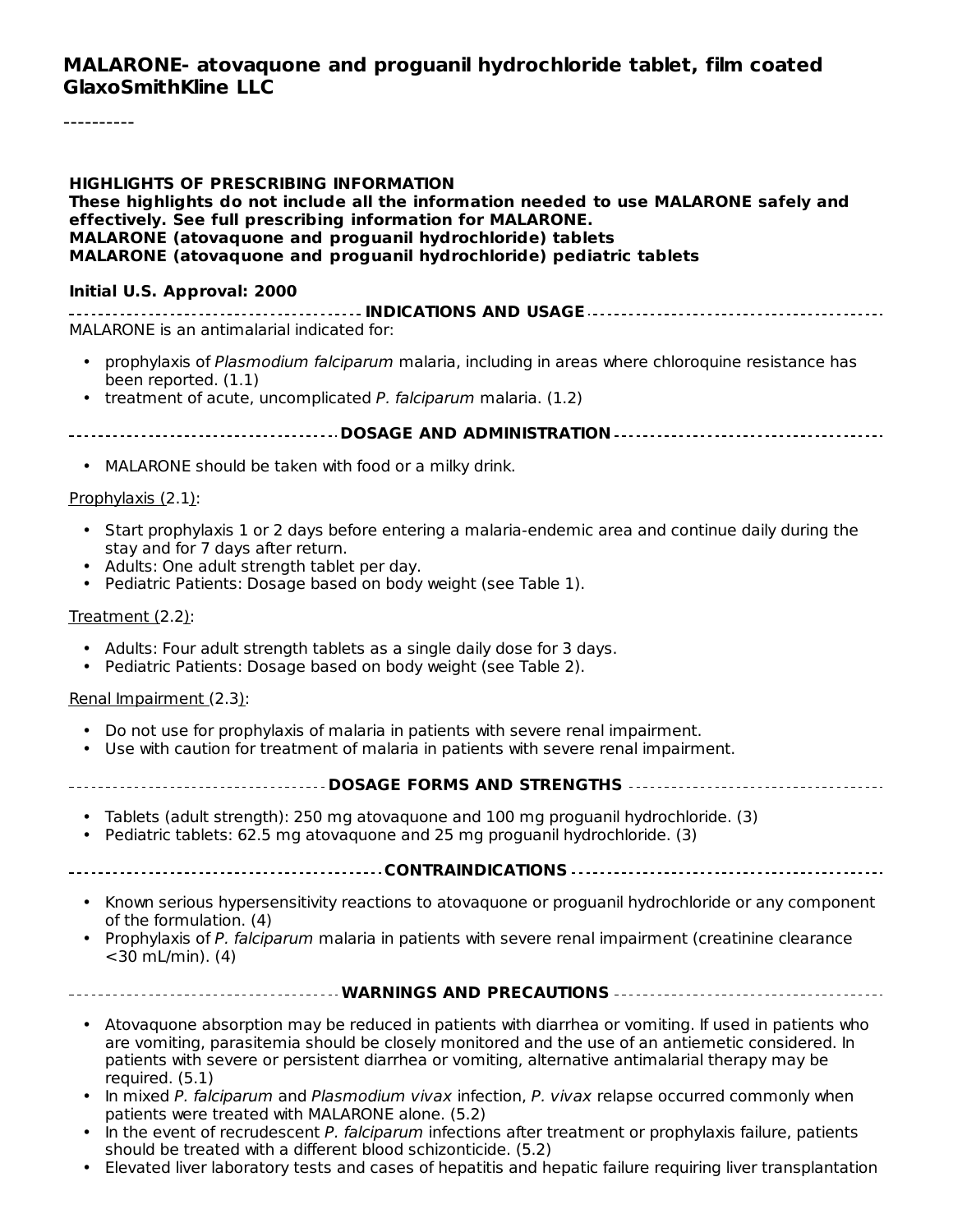Elevated liver laboratory tests and cases of hepatitis and hepatic failure requiring liver transplantation have been reported with prophylactic use. (5.3)

- MALARONE has not been evaluated for the treatment of cerebral malaria or other severe manifestations of complicated malaria. Patients with severe malaria are not candidates for oral therapy. (5.4)
- Prophylaxis: Common adverse reactions (≥4%) in adults were diarrhea, dreams, oral ulcers, and headache; these events occurred in a similar or lower proportion of subjects receiving MALARONE than an active comparator. Common adverse reactions (≥5%) in pediatric patients included abdominal pain, headache, cough, and vomiting. (6.1)

**ADVERSE REACTIONS**

• Treatment: Common adverse reactions (≥5%) in adolescents and adults were abdominal pain, nausea, vomiting, headache, diarrhea, asthenia, anorexia, and dizziness. Common adverse reactions  $(\geq 6\%)$  in pediatric patients included vomiting, pruritus, and diarrhea. (6.1)

#### **To report SUSPECTED ADVERSE REACTIONS, contact GlaxoSmithKline at 1-888-825-5249 or FDA at 1-800-FDA-1088 or www.fda.gov/medwatch. DRUG INTERACTIONS**

- Administration with rifampin or rifabutin is known to reduce atovaquone concentrations; concomitant use with MALARONE is not recommended. (7.1)
- Proguanil may potentiate anticoagulant effect of warfarin and other coumarin-based anticoagulants. Caution advised when initiating or withdrawing MALARONE in patients on anticoagulants; coagulation tests should be closely monitored. (7.2)
- Tetracycline may reduce atovaquone concentrations; parasitemia should be closely monitored. (7.3)

**USE IN SPECIFIC POPULATIONS** Renal impairment: contraindicated for prophylaxis of P. falciparum malaria in patients with severe renal impairment. (8.6)

**See 17 for PATIENT COUNSELING INFORMATION.**

**Revised: 4/2022**

#### **FULL PRESCRIBING INFORMATION: CONTENTS\* 1 INDICATIONS AND USAGE**

- 1.1 Prevention of Malaria
- 1.2 Treatment of Malaria

#### **2 DOSAGE AND ADMINISTRATION**

- 2.1 Prevention of Malaria
- 2.2 Treatment of Acute Malaria
- 2.3 Renal Impairment

#### **3 DOSAGE FORMS AND STRENGTHS**

#### **4 CONTRAINDICATIONS**

#### **5 WARNINGS AND PRECAUTIONS**

- 5.1 Vomiting and Diarrhea
- 5.2 Relapse of Infection
- 5.3 Hepatotoxicity
- 5.4 Severe or Complicated Malaria

#### **6 ADVERSE REACTIONS**

- 6.1 Clinical Trials Experience
- 6.2 Postmarketing Experience

### **7 DRUG INTERACTIONS**

- 7.1 Rifampin/Rifabutin
- 7.2 Anticoagulants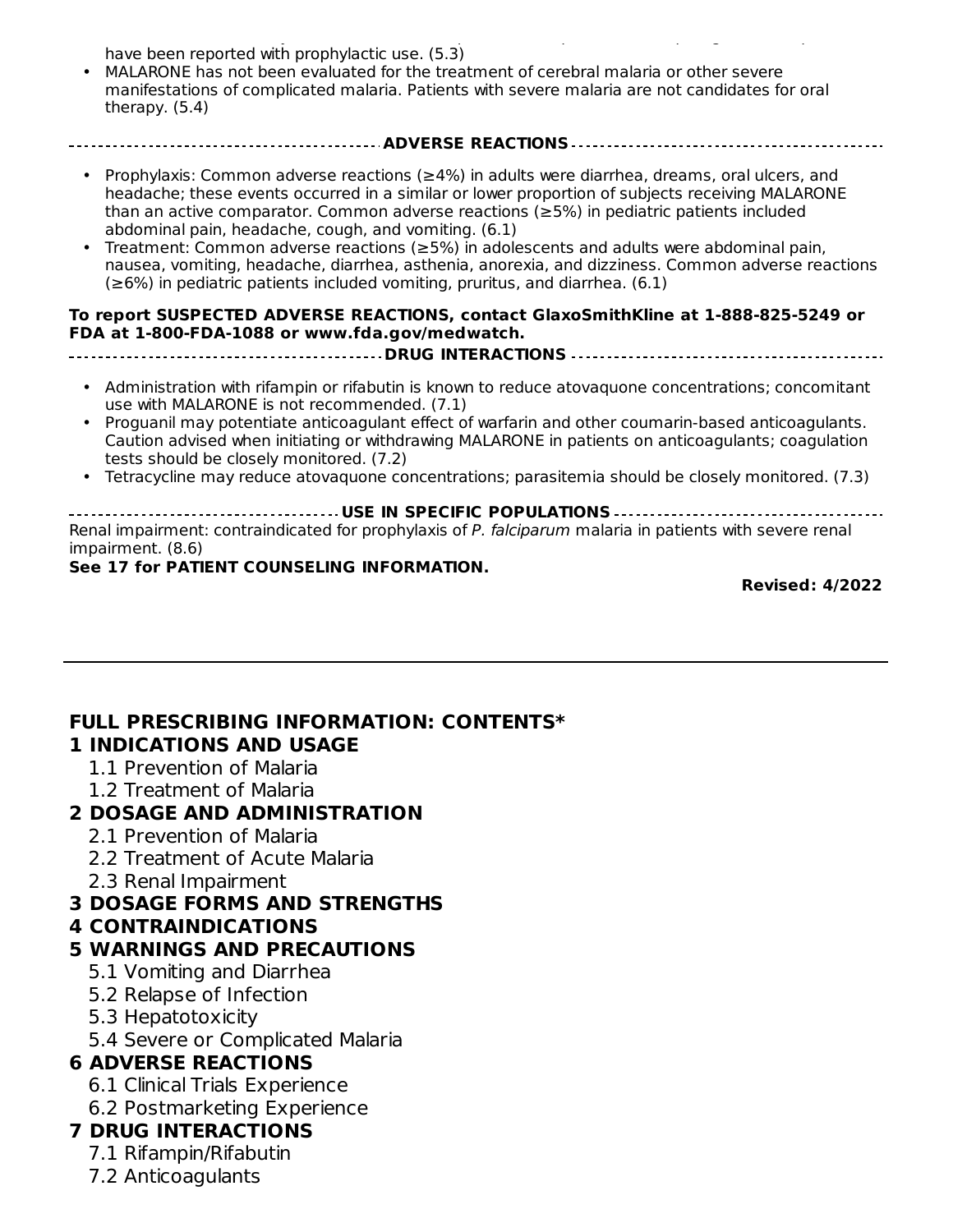- 7.3 Tetracycline
- 7.4 Metoclopramide
- 7.5 Indinavir

## **8 USE IN SPECIFIC POPULATIONS**

- 8.1 Pregnancy
- 8.2 Lactation
- 8.4 Pediatric Use
- 8.5 Geriatric Use
- 8.6 Renal Impairment
- 8.7 Hepatic Impairment

## **10 OVERDOSAGE**

## **11 DESCRIPTION**

## **12 CLINICAL PHARMACOLOGY**

- 12.1 Mechanism of Action
- 12.2 Pharmacodynamics
- 12.3 Pharmacokinetics
- 12.4 Microbiology

# **13 NONCLINICAL TOXICOLOGY**

- 13.1 Carcinogenesis, Mutagenesis, Impairment of Fertility
- 13.2 Animal Toxicology and/or Pharmacology

## **14 CLINICAL STUDIES**

- 14.1 Prevention of P. falciparum Malaria
- 14.2 Treatment of Acute, Uncomplicated P. falciparum Malaria Infections

## **16 HOW SUPPLIED/STORAGE AND HANDLING**

## **17 PATIENT COUNSELING INFORMATION**

 $\ast$  Sections or subsections omitted from the full prescribing information are not listed.

## **FULL PRESCRIBING INFORMATION**

## **1 INDICATIONS AND USAGE**

## **1.1 Prevention of Malaria**

MALARONE is indicated for the prophylaxis of Plasmodium falciparum malaria, including in areas where chloroquine resistance has been reported.

## **1.2 Treatment of Malaria**

MALARONE is indicated for the treatment of acute, uncomplicated P. falciparum malaria. MALARONE has been shown to be effective in regions where the drugs chloroquine, halofantrine, mefloquine, and amodiaquine may have unacceptable failure rates, presumably due to drug resistance.

## **2 DOSAGE AND ADMINISTRATION**

The daily dose should be taken at the same time each day with food or a milky drink. In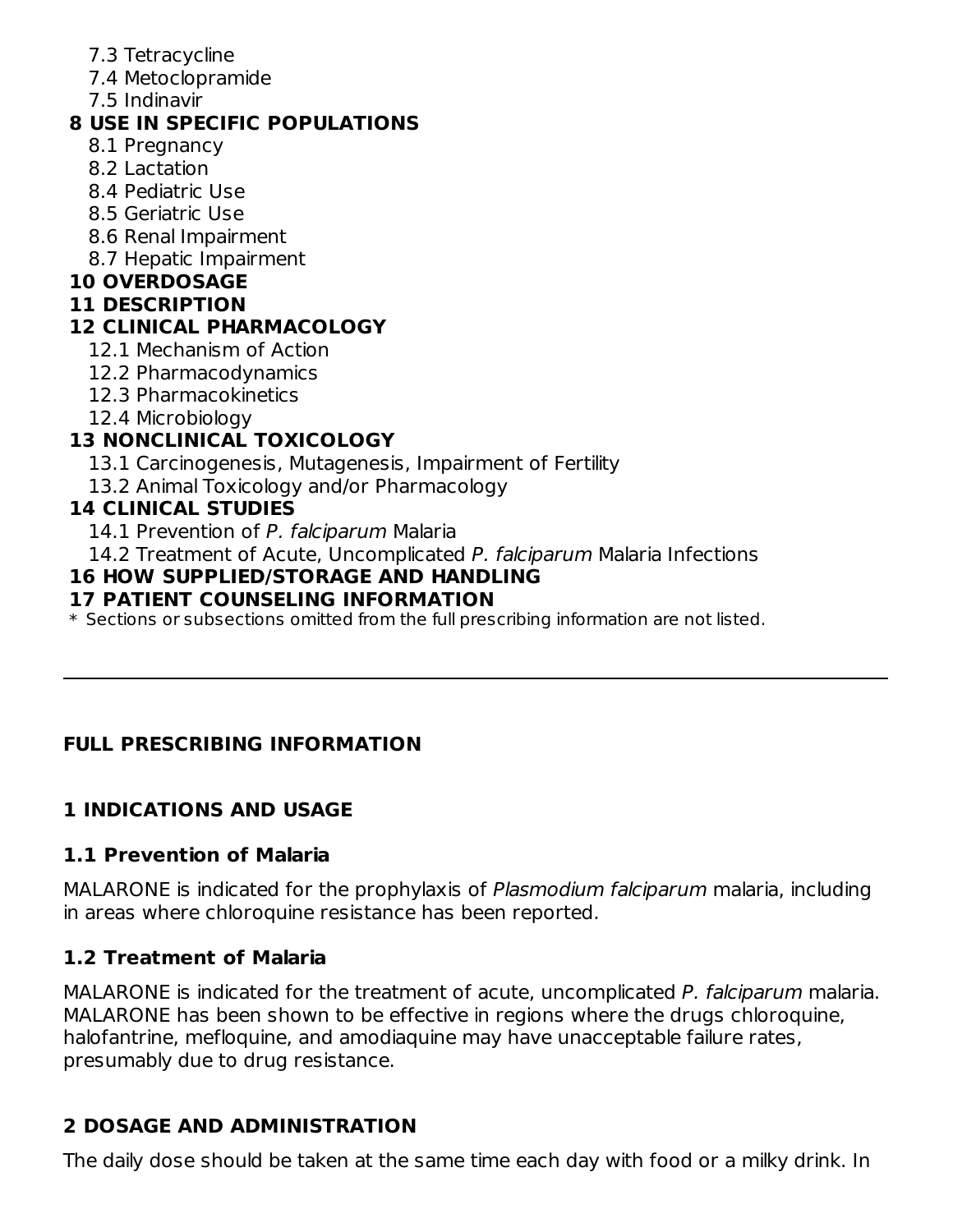the event of vomiting within 1 hour after dosing, a repeat dose should be taken.

MALARONE may be crushed and mixed with condensed milk just prior to administration to patients who may have difficulty swallowing tablets.

#### **2.1 Prevention of Malaria**

Start prophylactic treatment with MALARONE 1 or 2 days before entering a malariaendemic area and continue daily during the stay and for 7 days after return.

**Adults** 

One MALARONE tablet (adult strength  $= 250$  mg atovaguone/100 mg proguanil hydrochloride) per day.

#### Pediatric Patients

The dosage for prevention of malaria in pediatric patients is based upon body weight (Table 1).

| <b>Weight</b><br>(kg) | Atovaguone/<br><b>Proguanil HCI</b><br><b>Total Daily Dose</b> | <b>Dosage Regimen</b>                                                   |
|-----------------------|----------------------------------------------------------------|-------------------------------------------------------------------------|
| $ 11-20 $             | 62.5 mg/25 mg                                                  | 1 MALARONE pediatric tablet daily                                       |
| $ 21-30 $             | 125 mg/50 mg                                                   | 2 MALARONE pediatric tablets as a single daily dose                     |
| $31-40$               | 187.5 mg/75 mg                                                 | 3 MALARONE pediatric tablets as a single daily dose                     |
| >40                   |                                                                | 250 mg/100 mg 1 MALARONE tablet (adult strength) as a single daily dose |

### **Table 1. Dosage for Prevention of Malaria in Pediatric Patients**

### **2.2 Treatment of Acute Malaria**

#### Adults

Four MALARONE tablets (adult strength; total daily dose 1 g atovaquone/400 mg proguanil hydrochloride) as a single daily dose for 3 consecutive days.

#### Pediatric Patients

The dosage for treatment of acute malaria in pediatric patients is based upon body weight (Table 2).

|  |  | Table 2. Dosage for Treatment of Acute Malaria in Pediatric Patients |
|--|--|----------------------------------------------------------------------|
|  |  |                                                                      |

| Weight<br>(kg) | Atovaquone/<br><b>Proguanil HCI</b><br><b>Total Daily</b><br><b>Dose</b> | <b>Dosage Regimen</b>                                                    |
|----------------|--------------------------------------------------------------------------|--------------------------------------------------------------------------|
| $5-8$          |                                                                          | 125 mg/50 mg 2 MALARONE pediatric tablets daily for 3 consecutive days   |
| $9 - 10$       |                                                                          | 187.5 mg/75 mg 3 MALARONE pediatric tablets daily for 3 consecutive days |
| $ 11-20 $      |                                                                          | 1 MALARONE tablet (adult strength) daily for 3 consecutive               |
|                | 250 mg/100 mg days                                                       |                                                                          |
| $ 21-30 $      |                                                                          | 2 MALARONE tablets (adult strength) as a single daily dose for           |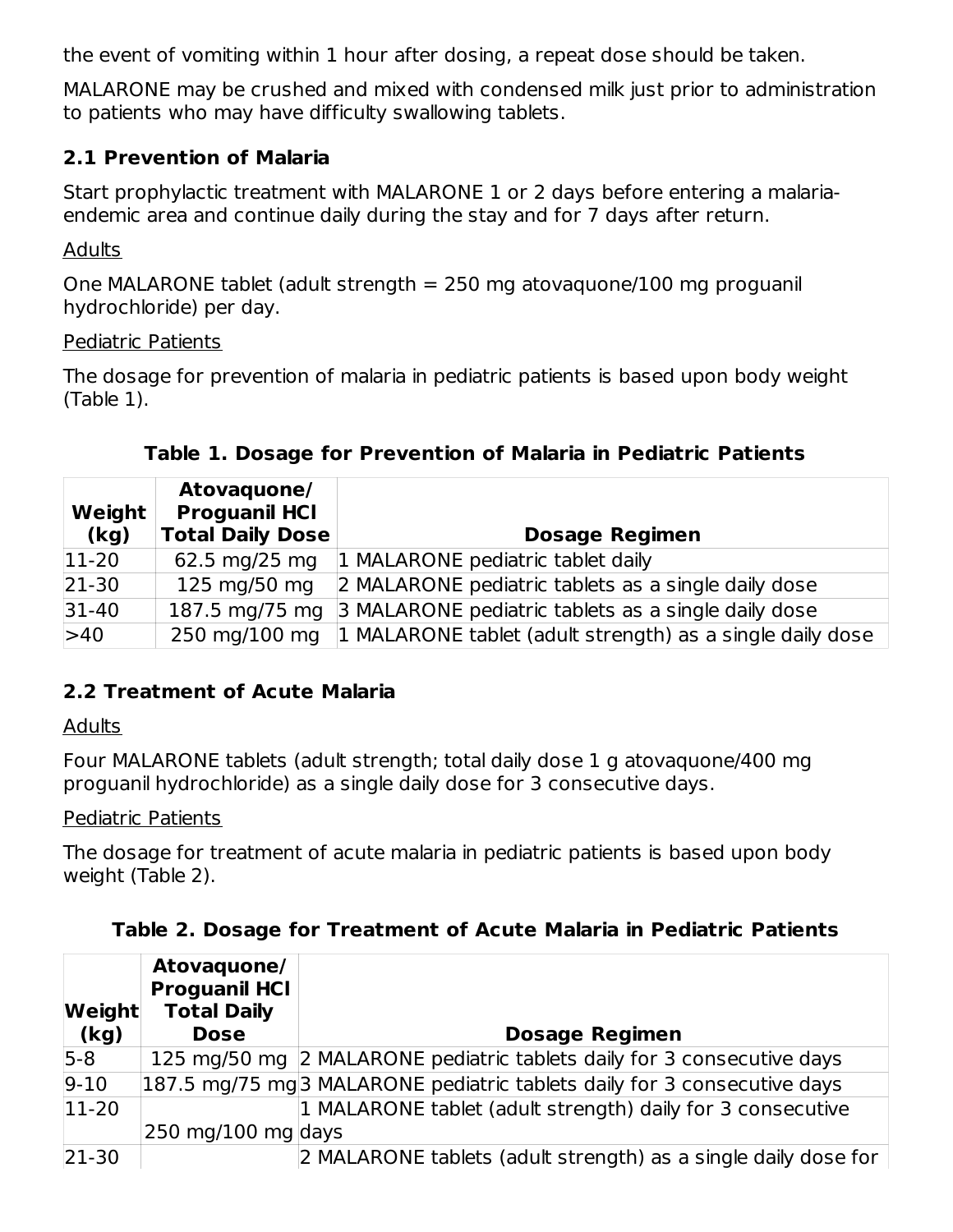|             |            | 500 mg/200 mg 3 consecutive days                               |
|-------------|------------|----------------------------------------------------------------|
| $ 31 - 40 $ |            | 3 MALARONE tablets (adult strength) as a single daily dose for |
|             |            | 750 mg/300 mg 3 consecutive days                               |
| >40         |            | 4 MALARONE tablets (adult strength) as a single daily dose for |
|             | 1 g/400 mg | 3 consecutive days                                             |

## **2.3 Renal Impairment**

Do not use MALARONE for malaria prophylaxis in patients with severe renal impairment (creatinine clearance <30 mL/min) [see Contraindications (4.2)]. Use with caution for the treatment of malaria in patients with severe renal impairment, only if the benefits of the 3-day treatment regimen outweigh the potential risks associated with increased drug exposure. No dosage adjustments are needed in patients with mild (creatinine clearance 50 to 80 mL/min) or moderate (creatinine clearance 30 to 50 mL/min) renal impairment. [See Clinical Pharmacology (12.3).]

## **3 DOSAGE FORMS AND STRENGTHS**

Each MALARONE tablet (adult strength) contains 250 mg atovaquone and 100 mg proguanil hydrochloride. MALARONE tablets are pink, film-coated, round, biconvex tablets engraved with "GX CM3" on one side.

Each MALARONE pediatric tablet contains 62.5 mg atovaquone and 25 mg proguanil hydrochloride. MALARONE pediatric tablets are pink, film-coated, round, biconvex tablets engraved with "GX CG7" on one side.

## **4 CONTRAINDICATIONS**

- MALARONE is contraindicated in individuals with known hypersensitivity reactions (e.g., anaphylaxis, erythema multiforme or Stevens-Johnson syndrome, angioedema, vasculitis) to atovaquone or proguanil hydrochloride or any component of the formulation.
- MALARONE is contraindicated for prophylaxis of P. falciparum malaria in patients with severe renal impairment (creatinine clearance <30 mL/min) because of pancytopenia in patients with severe renal impairment treated with proguanil [see Use in Specific Populations (8.6), Clinical Pharmacology (12.3)].

## **5 WARNINGS AND PRECAUTIONS**

### **5.1 Vomiting and Diarrhea**

Absorption of atovaquone may be reduced in patients with diarrhea or vomiting. If MALARONE is used in patients who are vomiting, parasitemia should be closely monitored and the use of an antiemetic considered. [See Dosage and Administration (2).] Vomiting occurred in up to 19% of pediatric patients given treatment doses of MALARONE. In the controlled clinical trials, 15.3% of adults received an antiemetic when they received atovaquone/proguanil and 98.3% of these patients were successfully treated. In patients with severe or persistent diarrhea or vomiting, alternative antimalarial therapy may be required.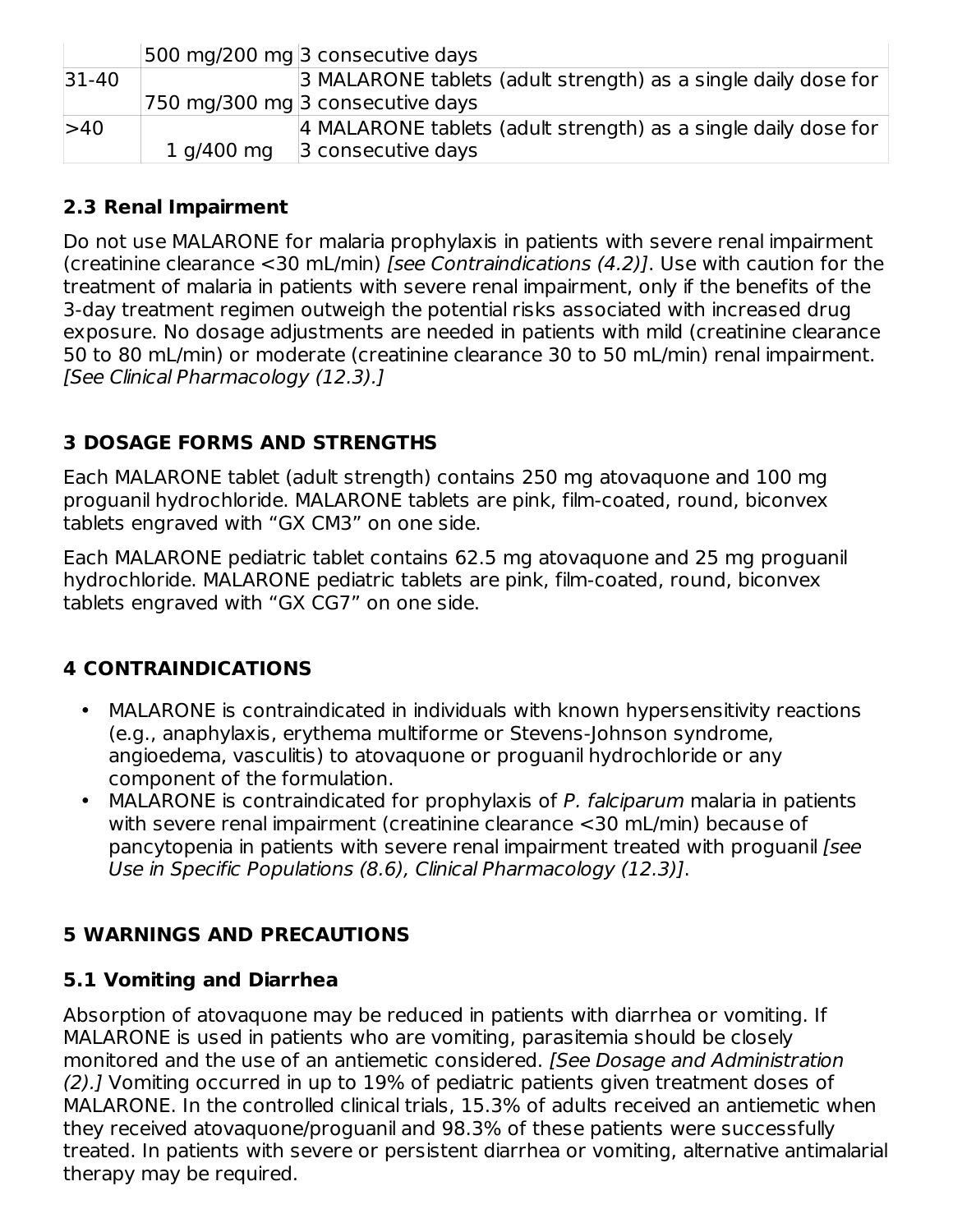### **5.2 Relapse of Infection**

In mixed P. falciparum and Plasmodium vivax infections, P. vivax parasite relapse occurred commonly when patients were treated with MALARONE alone.

In the event of recrudescent P. falciparum infections after treatment with MALARONE or failure of chemoprophylaxis with MALARONE, patients should be treated with a different blood schizonticide.

## **5.3 Hepatotoxicity**

Elevated liver laboratory tests and cases of hepatitis and hepatic failure requiring liver transplantation have been reported with prophylactic use of MALARONE.

## **5.4 Severe or Complicated Malaria**

MALARONE has not been evaluated for the treatment of cerebral malaria or other severe manifestations of complicated malaria, including hyperparasitemia, pulmonary edema, or renal failure. Patients with severe malaria are not candidates for oral therapy.

# **6 ADVERSE REACTIONS**

## **6.1 Clinical Trials Experience**

Because clinical trials are conducted under widely varying conditions, adverse reaction rates observed in the clinical trials of a drug cannot be directly compared with rates in the clinical trials of another drug and may not reflect the rates observed in practice.

Because MALARONE contains atovaquone and proguanil hydrochloride, the type and severity of adverse reactions associated with each of the compounds may be expected. The lower prophylactic doses of MALARONE were better tolerated than the higher treatment doses.

## Prophylaxis of P. falciparum Malaria

In 3 clinical trials (2 of which were placebo-controlled) 381 adults (mean age: 31 years) received MALARONE for the prophylaxis of malaria; the majority of adults were black (90%) and 79% were male. In a clinical trial for the prophylaxis of malaria, 125 pediatric patients (mean age: 9 years) received MALARONE; all subjects were black and 52% were male. Adverse experiences reported in adults and pediatric patients considered attributable to therapy occurred in similar proportions of subjects receiving MALARONE or placebo in all studies. Prophylaxis with MALARONE was discontinued prematurely due to a treatment-related adverse experience in 3 of 381 (0.8%) adults and 0 of 125 pediatric patients.

In a placebo-controlled study of malaria prophylaxis with MALARONE involving 330 pediatric patients (aged 4 to 14 years) in Gabon, a malaria-endemic area, the safety profile of MALARONE was consistent with that observed in the earlier prophylactic studies in adults and pediatric patients. The most common treatment-emergent adverse events with MALARONE were abdominal pain (13%), headache (13%), and cough (10%). Abdominal pain (13% vs. 8%) and vomiting (5% vs. 3%) were reported more often with MALARONE than with placebo. No patient withdrew from the study due to an adverse experience with MALARONE. No routine laboratory data were obtained during this study.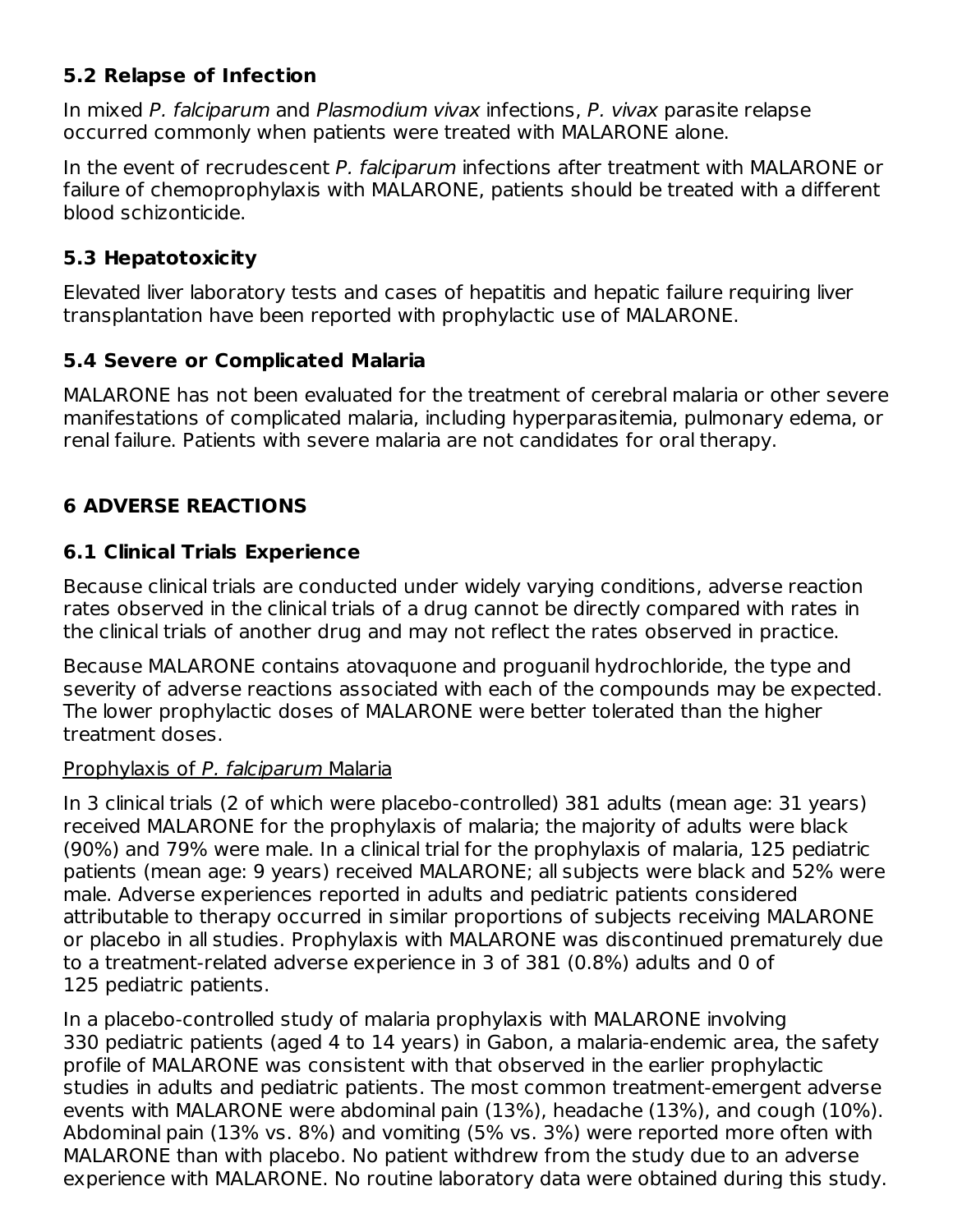Non-immune travelers visiting a malaria-endemic area received MALARONE ( $n = 1,004$ ) for prophylaxis of malaria in 2 active-controlled clinical trials. In one study ( $n = 493$ ), the mean age of subjects was 33 years and 53% were male; 90% of subjects were white, 6% of subjects were black, and the remaining were of other racial/ethnic groups. In the other study ( $n = 511$ ), the mean age of subjects was 36 years and 51% were female; the majority of subjects (97%) were white. Adverse experiences occurred in a similar or lower proportion of subjects receiving MALARONE than an active comparator (Table 3). Fewer neuropsychiatric adverse experiences occurred in subjects who received MALARONE than mefloquine. Fewer gastrointestinal adverse experiences occurred in subjects receiving MALARONE than chloroquine/proguanil. Compared with active comparator drugs, subjects receiving MALARONE had fewer adverse experiences overall that were attributed to prophylactic therapy (Table 3). Prophylaxis with MALARONE was discontinued prematurely due to a treatment-related adverse experience in 7 of 1,004 travelers.

experience with MALARONE. No routine laboratory data were obtained during this study.

| Table 3. Adverse Experiences in Active-Controlled Clinical Trials of MALARONE |                                          |  |  |
|-------------------------------------------------------------------------------|------------------------------------------|--|--|
|                                                                               | for Prophylaxis of P. falciparum Malaria |  |  |

| Percent of Subjects with Adverse Experiences <sup>a</sup><br>(Percent of Subjects with Adverse Experiences Attributable)<br>to Therapy) |                |                              |    |                                |                |                              |                |                                                   |
|-----------------------------------------------------------------------------------------------------------------------------------------|----------------|------------------------------|----|--------------------------------|----------------|------------------------------|----------------|---------------------------------------------------|
|                                                                                                                                         |                | Study 1                      |    |                                |                |                              | <b>Study 2</b> |                                                   |
| <b>Adverse</b>                                                                                                                          |                | <b>MALARONE</b><br>$n = 493$ |    | <b>Mefloquine</b><br>$n = 483$ |                | <b>MALARONE</b><br>$n = 511$ |                | <b>Chloroquine</b><br>plus Proguanil<br>$n = 511$ |
| <b>Experience</b>                                                                                                                       |                | (28 days) <sup>b</sup>       |    | $(53 \text{ days})^b$          |                | (26 days) <sup>b</sup>       |                | (49 days) <sup>b</sup>                            |
| Diarrhea                                                                                                                                | 38             | (8)                          | 36 | (7)                            | 34             | (5)                          | 39             | (7)                                               |
| Nausea                                                                                                                                  | 14             | (3)                          | 20 | (8)                            | 11             | (2)                          | 18             | (7)                                               |
| Abdominal pain                                                                                                                          | 17             | (5)                          | 16 | (5)                            | 14             | (3)                          | 22             | (6)                                               |
| Headache                                                                                                                                | 12             | (4)                          | 17 | (7)                            | 12             | (4)                          | 14             | (4)                                               |
| Dreams                                                                                                                                  | $\overline{7}$ | (7)                          | 16 | (14)                           | 6              | (4)                          | $\overline{7}$ | (3)                                               |
| Insomnia                                                                                                                                | 5              | (3)                          | 16 | (13)                           | 4              | (2)                          | 5              | (2)                                               |
| Fever                                                                                                                                   | 9              | $<$ 1)                       | 11 | (1)                            | 8              | $(-1)$                       | 8              | $(-1)$                                            |
| <b>Dizziness</b>                                                                                                                        | 5              | (2)                          | 14 | (9)                            | $\overline{7}$ | (3)                          | 8              | (4)                                               |
| Vomiting                                                                                                                                | 8              | (1)                          | 10 | (2)                            | 8              | (0)                          | 14             | (2)                                               |
| Oral ulcers                                                                                                                             | 9              | (6)                          | 6  | (4)                            | 5              | (4)                          | $\overline{7}$ | (5)                                               |
| Pruritus                                                                                                                                | $\overline{4}$ | (2)                          | 5  | (2)                            | 3              | (1)                          | $\overline{2}$ | $(-1)$                                            |
| Visual difficulties                                                                                                                     | $\overline{2}$ | (2)                          | 5  | (3)                            | 3              | (2)                          | 3              | (2)                                               |
| Depression                                                                                                                              | $<$ 1          | $\leq$ 1)                    | 5  | (4)                            | <1             | $(-1)$                       | $\mathbf{1}$   | $($ < 1 $)$                                       |
| Anxiety                                                                                                                                 | $\mathbf{1}$   | $<$ 1)                       | 5  | (4)                            | <1             | $(-1)$                       | $\mathbf{1}$   | $(-1)$                                            |
| Any adverse<br>experience                                                                                                               | 64             | (30)                         | 69 | (42)                           | 58             | (22)                         | 66             | (28)                                              |
| Any<br>neuropsychiatric<br>event                                                                                                        | 20             | (14)                         | 37 | (29)                           | 16             | (10)                         | 20             | (10)                                              |
| Any GI event<br>2. A di cono e localizzazione della bibliotta di citatto di conocitati e la bibliotta di colori di c                    | 49             | (16)                         | 50 | (19)                           | 43             | (12)                         | 54             | (20)                                              |

<sup>a</sup> Adverse experiences that started while receiving active study drug.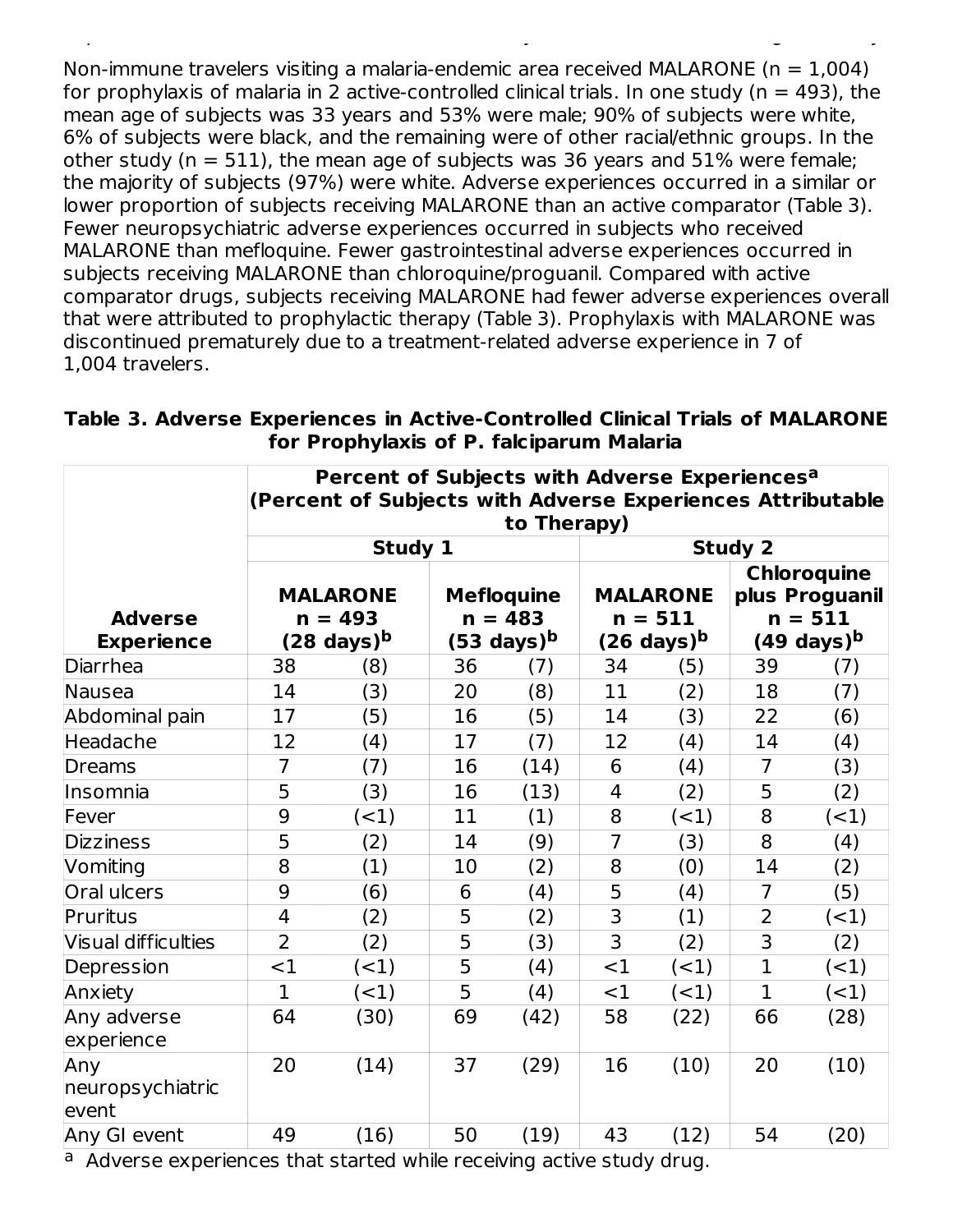In a third active-controlled study, MALARONE ( $n = 110$ ) was compared with chloroquine/proguanil ( $n = 111$ ) for the prophylaxis of malaria in 221 non-immune pediatric patients (aged 2 to 17 years). The mean duration of exposure was 23 days for MALARONE, 46 days for chloroquine, and 43 days for proguanil, reflecting the different recommended dosage regimens for these products. Fewer patients treated with MALARONE reported abdominal pain (2% vs. 7%) or nausea (<1% vs. 7%) than children who received chloroquine/proguanil. Oral ulceration (2% vs. 2%), vivid dreams (2% vs. <1%), and blurred vision (0% vs. 2%) occurred in similar proportions of patients receiving either MALARONE or chloroquine/proguanil, respectively. Two patients discontinued prophylaxis with chloroquine/proguanil due to adverse events, while none of those receiving MALARONE discontinued due to adverse events.

#### Treatment of Acute, Uncomplicated P. falciparum Malaria

In 7 controlled trials, 436 adolescents and adults received MALARONE for treatment of acute, uncomplicated P. falciparum malaria. The range of mean ages of subjects was 26 to 29 years; 79% of subjects were male. In these studies, 48% of subjects were classified as other racial/ethnic groups, primarily Asian; 42% of subjects were black and the remaining subjects were white. Attributable adverse experiences that occurred in ≥5% of patients were abdominal pain (17%), nausea (12%), vomiting (12%), headache (10%), diarrhea (8%), asthenia (8%), anorexia (5%), and dizziness (5%). Treatment was discontinued prematurely due to an adverse experience in 4 of 436 (0.9%) adolescents and adults treated with MALARONE.

In 2 controlled trials, 116 pediatric patients (weighing 11 to 40 kg) (mean age: 7 years) received MALARONE for the treatment of malaria. The majority of subjects were black (72%); 28% were of other racial/ethnic groups, primarily Asian. Attributable adverse experiences that occurred in  $\geq$ 5% of patients were vomiting (10%) and pruritus (6%). Vomiting occurred in 43 of 319 (13%) pediatric patients who did not have symptomatic malaria but were given treatment doses of MALARONE for 3 days in a clinical trial. The design of this clinical trial required that any patient who vomited be withdrawn from the trial. Among pediatric patients with symptomatic malaria treated with MALARONE, treatment was discontinued prematurely due to an adverse experience in 1 of 116 (0.9%).

In a study of 100 pediatric patients (5 to <11 kg body weight) who received MALARONE for the treatment of uncomplicated P. falciparum malaria, only diarrhea (6%) occurred in ≥5% of patients as an adverse experience attributable to MALARONE. In 3 patients (3%), treatment was discontinued prematurely due to an adverse experience.

Abnormalities in laboratory tests reported in clinical trials were limited to elevations of transaminases in patients with malaria being treated with MALARONE. The frequency of these abnormalities varied substantially across trials of treatment and were not observed in the randomized portions of the prophylaxis trials.

One active-controlled trial evaluated the treatment of malaria in Thai adults ( $n = 182$ ); the mean age of subjects was 26 years (range: 15 to 63 years); 80% of subjects were male. Early elevations of ALT and AST occurred more frequently in patients treated with MALARONE ( $n = 91$ ) compared with patients treated with an active control, mefloquine (n = 91). On Day 7, rates of elevated ALT and AST with MALARONE and mefloquine (for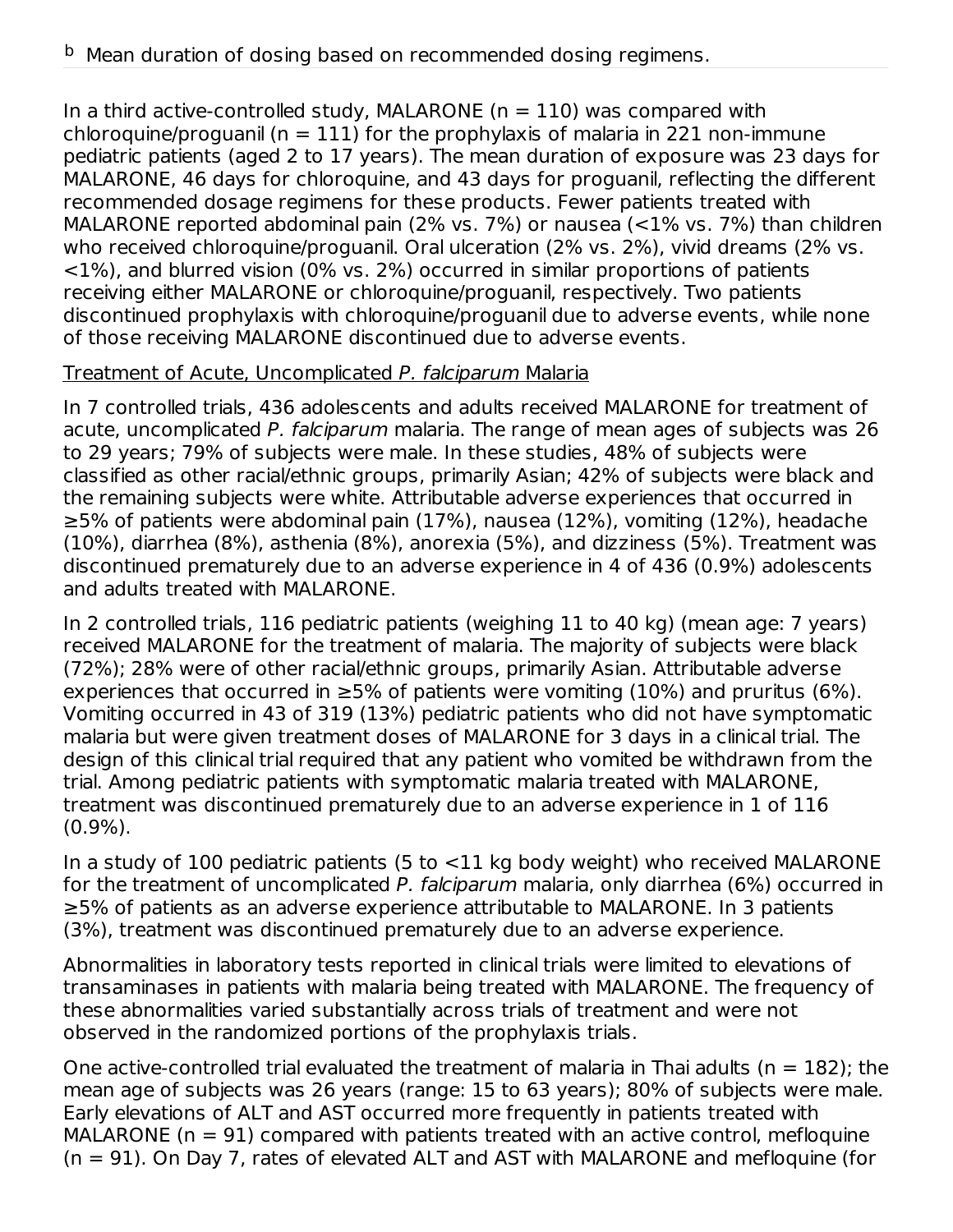patients who had normal baseline levels of these clinical laboratory parameters) were ALT 26.7% vs. 15.6%; AST 16.9% vs. 8.6%, respectively. By Day 14 of this 28‑day study, the frequency of transaminase elevations equalized across the 2 groups.

## **6.2 Postmarketing Experience**

In addition to adverse events reported from clinical trials, the following events have been identified during postmarketing use of MALARONE. Because they are reported voluntarily from a population of unknown size, estimates of frequency cannot be made. These events have been chosen for inclusion due to a combination of their seriousness, frequency of reporting, or potential causal connection to MALARONE.

Blood and Lymphatic System Disorders

Neutropenia and anemia. Pancytopenia in patients with severe renal impairment treated with proguanil *[see Contraindications (4.2)]*.

Immune System Disorders

Allergic reactions including anaphylaxis, angioedema, urticaria, and vasculitis.

Nervous System Disorders

Seizures and psychotic events (such as hallucinations); however, a causal relationship has not been established.

Gastrointestinal Disorders

Stomatitis.

Hepatobiliary Disorders

Elevated liver laboratory tests, hepatitis, cholestasis; hepatic failure requiring transplant has been reported.

Skin and Subcutaneous Tissue Disorders

Photosensitivity, rash, erythema multiforme, and Stevens-Johnson syndrome.

# **7 DRUG INTERACTIONS**

## **7.1 Rifampin/Rifabutin**

Concomitant administration of rifampin or rifabutin is known to reduce atovaquone concentrations [see Clinical Pharmacology (12.3)]. The concomitant administration of MALARONE and rifampin or rifabutin is not recommended.

## **7.2 Anticoagulants**

Proguanil may potentiate the anticoagulant effect of warfarin and other coumarin-based anticoagulants. The mechanism of this potential drug interaction has not been established. Caution is advised when initiating or withdrawing malaria prophylaxis or treatment with MALARONE in patients on continuous treatment with coumarin-based anticoagulants. When these products are administered concomitantly, coagulation tests should be closely monitored.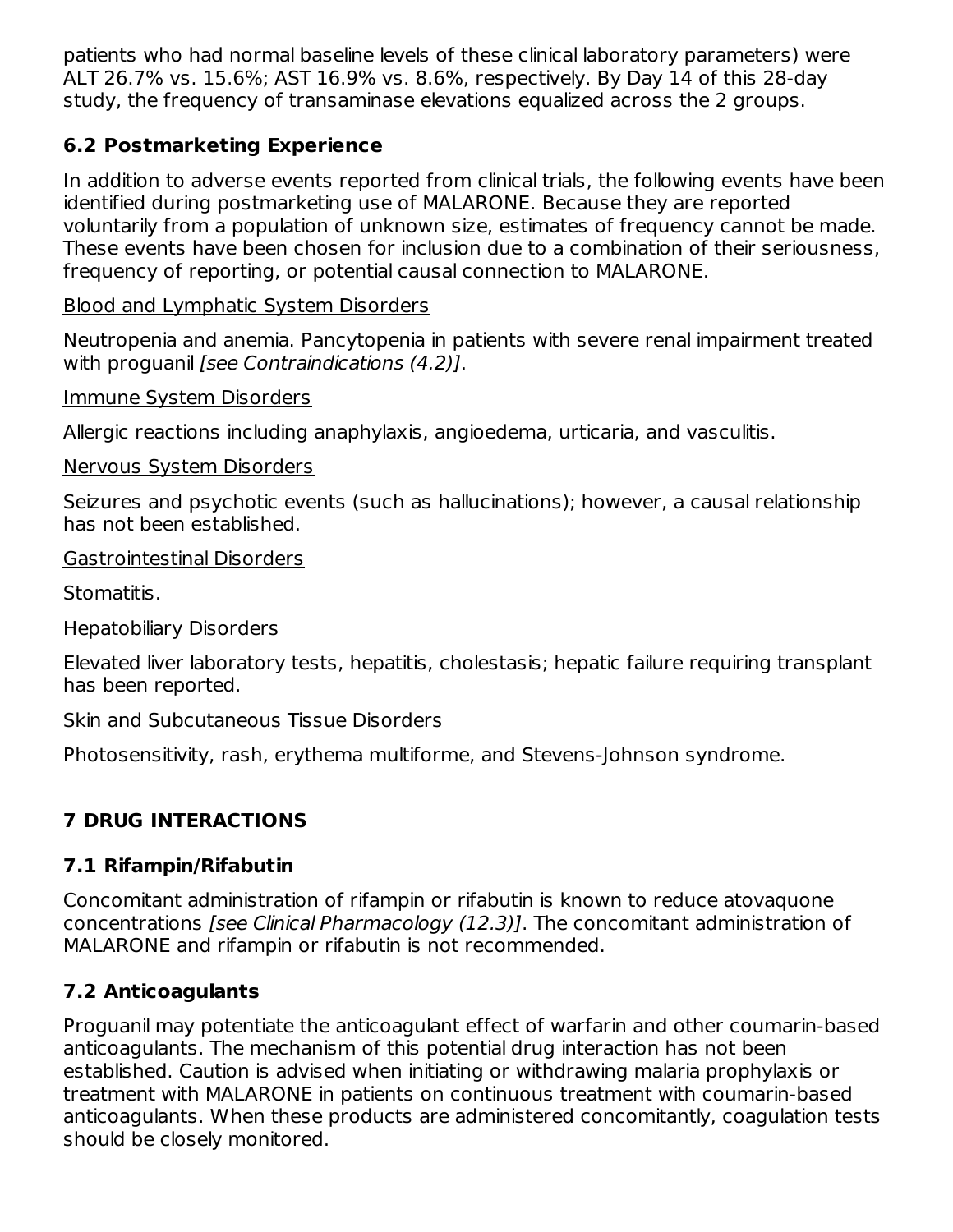## **7.3 Tetracycline**

Concomitant treatment with tetracycline has been associated with a reduction in plasma concentrations of atovaquone [see Clinical Pharmacology (12.3)]. Parasitemia should be closely monitored in patients receiving tetracycline.

## **7.4 Metoclopramide**

While antiemetics may be indicated for patients receiving MALARONE, metoclopramide may reduce the bioavailability of atovaquone and should be used only if other antiemetics are not available [see Clinical Pharmacology (12.3)].

## **7.5 Indinavir**

Concomitant administration of atovaquone and indinavir did not result in any change in the steady-state AUC and C<sub>max</sub> of indinavir but resulted in a decrease in the C<sub>trough</sub> of indinavir [see Clinical Pharmacology (12.3)]. Caution should be exercised when prescribing atovaquone with indinavir due to the decrease in trough concentrations of indinavir.

# **8 USE IN SPECIFIC POPULATIONS**

## **8.1 Pregnancy**

## Risk Summary

Available data from published literature and postmarketing experience with use of MALARONE in pregnant women are insufficient to identify a drug-associated risk for major birth defects, miscarriage, or adverse maternal or fetal outcomes. The proguanil component of MALARONE acts to inhibit parasitic dihydrofolate reductase; however, pregnant women and females of reproductive potential should continue folate supplementation to prevent neural tube defects [see Clinical Pharmacology (12.4)]. Pregnant women with malaria are at increased risk for adverse pregnancy outcomes (see Clinical Considerations).

Atovaquone administered by oral gavage to pregnant rats and rabbits during the period of organogenesis was not associated with fetal malformations at plasma exposures approximately 7 times and equal to, respectively, the estimated human exposure for the treatment of malaria based on AUC. Proguanil administered to pregnant rats and rabbits during the period of organogenesis was not associated with embryo-fetal toxicity at maternally toxic plasma exposures approximately 0.07 and 0.8 times, respectively, the estimated human exposure for treatment of malaria based on AUC (see Data).

The combination of atovaquone and proguanil hydrochloride given orally by gavage during the period of organogenesis was not associated with embryo-fetal developmental effects in pregnant rats or rabbits at atovaquone:proguanil hydrochloride doses of 50:20 mg/kg/day and 100:40 mg/kg/day, respectively (1.7 and 0.1 times and 0.3 and 0.5 times, respectively, the estimated human exposure for treatment of malaria). In a preand post-natal study with atovaquone and another pre-and post-natal study with proguanil, neither compound impaired the growth, development, or reproductive ability of first generation offspring at maternal AUC exposures of approximately 7.3 and 0.04 times, respectively, the estimated human AUC exposure for treatment of malaria (see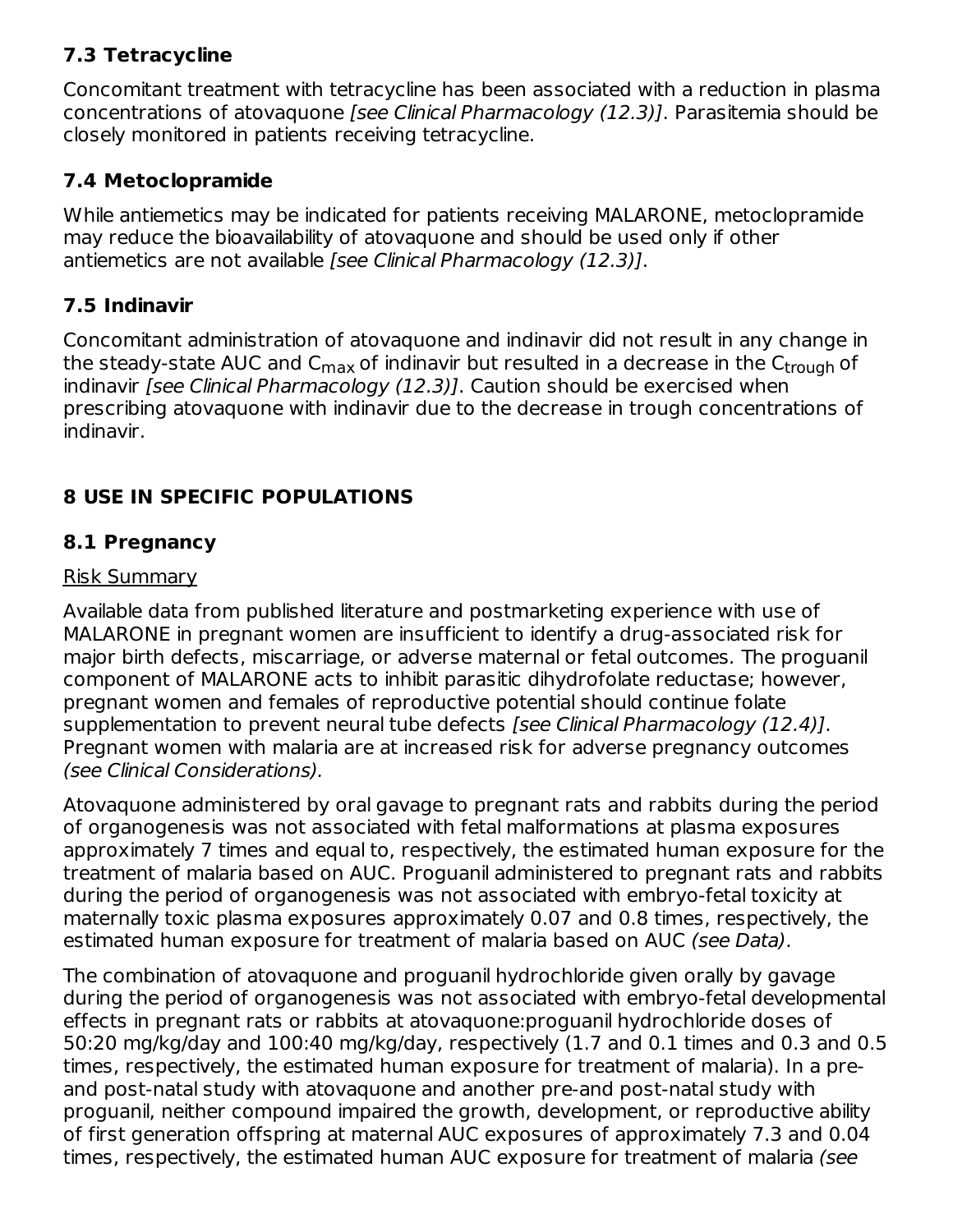#### Data).

The estimated background risk of major birth defects and miscarriage for the indicated population is unknown. All pregnancies have a background risk of birth defect, loss, or other adverse outcomes. In the U.S. general population, the background risk of major birth defects and miscarriage in clinically recognized pregnancies is 2% to 4% and 15% to 20%, respectively.

### Clinical Considerations

Disease-Associated Maternal and/or Embryo/Fetal Risk: Malaria during pregnancy increases the risk for adverse pregnancy outcomes, including maternal anemia, prematurity, spontaneous abortion, and stillbirth.

## Data

Animal Data: Atovaquone: Atovaquone administered in oral doses of 250, 500, and 1,000 mg/kg/day during organogenesis (Gestation Day [GD] 6 to GD15) in pregnant rats did not cause maternal or embryo-fetal toxicity at doses up to 1,000 mg/kg/day corresponding to maternal plasma exposures up to 7.3 times the estimated human exposure for the treatment of malaria based on AUC. In pregnant rabbits, atovaquone administered in oral doses of 300, 600, and 1,200 mg/kg/day by gavage during organogenesis (GD6 to GD18) was associated with decreased fetal body length at a maternally toxic dose of 1,200 mg/kg/day corresponding to plasma exposures that were approximately 1.3 times the estimated human exposure during treatment of malaria based on AUC. In a pre- and post-natal study in rats, atovaquone administered in oral doses of 250, 500, and 1,000 mg/kg/day from GD15 until Lactation Day (LD) 20 did not impair the growth or developmental effects in first generation offspring at doses up to 1,000 mg/kg/day corresponding to AUC exposures of approximately 7.3 times the estimated human exposure during treatment of malaria. Atovaquone crossed the placenta and was present in fetal rat and rabbit tissue.

Proguanil: Proguanil administered orally to pregnant rats during organogenesis (GD6 to GD17) was not associated with fetal malformations, but increased ureter variations at a maternally toxic dose of 20 mg/kg/day corresponding to a plasma concentration approximately equal to 0.07 times the estimated human exposure for the treatment of malaria based on AUC. Proguanil given orally by gavage at a maternally toxic dose of 40 mg/kg/day to pregnant rabbits during organogenesis (GD6 to GD20) did not produce adverse embryo-fetal effects at a plasma concentration up to 0.8 times the estimated human exposure for the treatment of malaria based on AUC. In a pre- and post-natal study in female rats, proguanil hydrochloride administered in oral doses of 4, 8, or 16 mg/kg/day from GD6 until LD20 did not impair the growth, development, or reproductive ability of first generation offspring or the survivability of second generation offspring at doses up to 16 mg/kg/day (0.04 times the average human exposure based on AUC). Pre- and post-natal studies of proguanil in animals at exposures similar to or greater than those observed in humans have not been conducted.

Atovaquone and Proguanil: The combination of atovaquone and proguanil hydrochloride administered orally to pregnant rats in atovaquone:proguanil hydrochloride doses of 12.5:5, 25:10, and 50:20 mg/kg/day during organogenesis (GD6 to GD17) did not produce maternal toxicity or adverse embryo-fetal developmental effects with doses up to 50:20 mg/kg/day corresponding to plasma concentrations up to 1.7 and 0.1 times, respectively, the estimated human exposure during treatment of malaria based on AUC.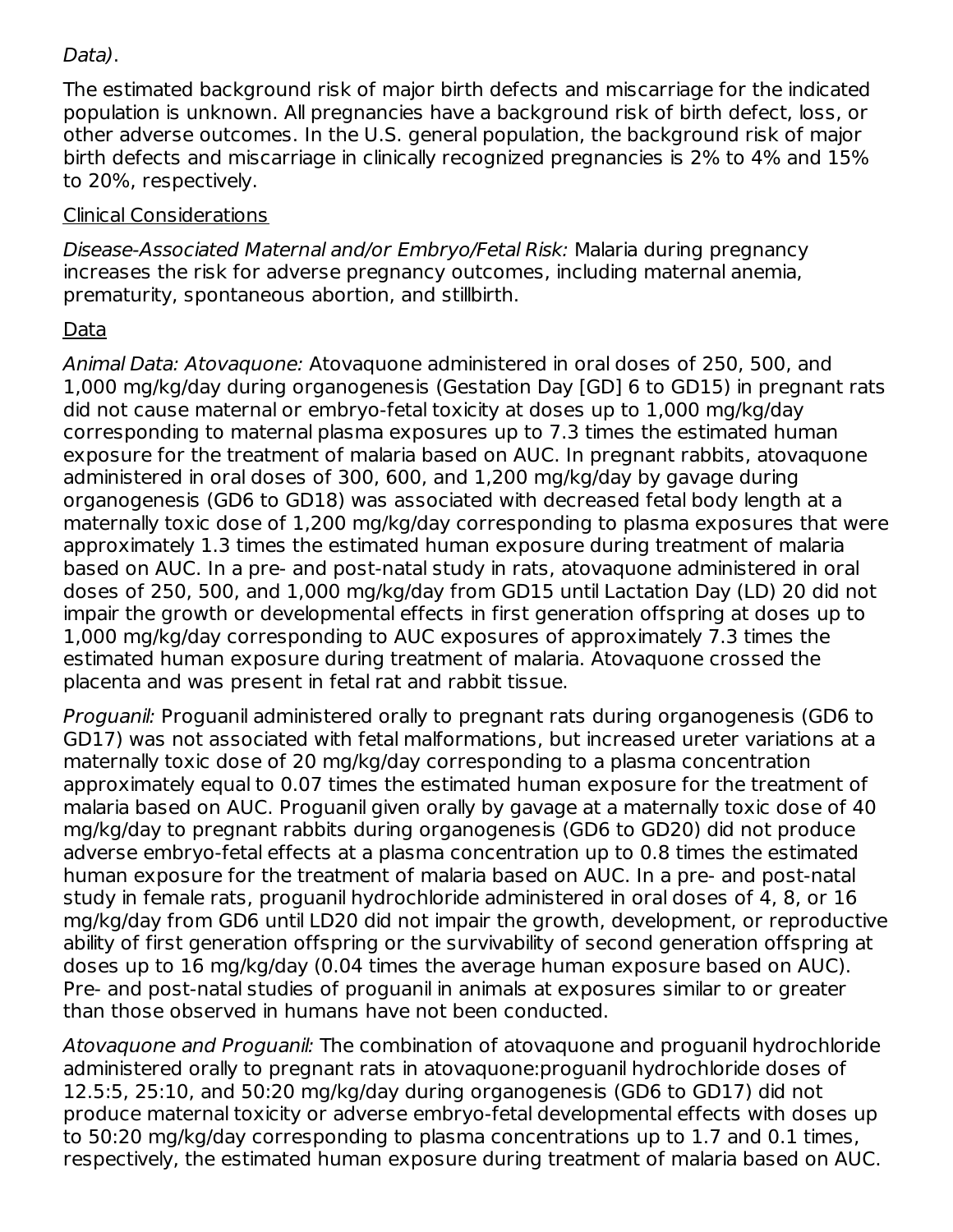In pregnant rabbits, the combination of atovaquone and proguanil hydrochloride administered orally in atovaquone:proguanil hydrochloride doses of 25:10, 50:20, or 100:40 mg/kg/day during organogenesis (GD6 to GD20) did not produce adverse embryo-fetal developmental effects at a maternally toxic dose of 100:40 mg/kg/day corresponding to plasma concentrations of approximately 0.3 and 0.5 times, respectively, the estimated human exposure during treatment of malaria based on AUC.

## **8.2 Lactation**

## Risk Summary

There are no data on the presence of atovaquone in human milk; however, proguanil is present in human milk. Atovaquone is present in rat milk (see Data). When a drug is present in animal milk, it is likely the drug will be present in human milk. There are no data on the effects of atovaquone and proguanil on the breastfed child or the effects on milk production. The developmental and health benefits of breastfeeding should be considered along with the mother's clinical need for MALARONE and any potential adverse effect on the breastfed child from MALARONE or from the underlying maternal condition.

## Data

In a rat study with doses of 10 and 250 mg/kg, given orally by gavage on postpartum Day 11, atovaquone concentrations in the milk were 30% of the concurrent atovaquone concentrations in the maternal plasma at both doses. The concentration of drug in animal milk does not necessarily predict the concentration of drug in human milk.

## **8.4 Pediatric Use**

### Prophylaxis of Malaria

Safety and effectiveness have not been established in pediatric patients who weigh less than 11 kg. The efficacy and safety of MALARONE have been established for the prophylaxis of malaria in controlled trials involving pediatric patients weighing 11 kg or more [see Clinical Studies (14.1)].

### Treatment of Malaria

Safety and effectiveness have not been established in pediatric patients who weigh less than 5 kg. The efficacy and safety of MALARONE for the treatment of malaria have been established in controlled trials involving pediatric patients weighing 5 kg or more (see Clinical Studies (14.2)].

## **8.5 Geriatric Use**

Clinical trials of MALARONE did not include sufficient numbers of subjects aged 65 years and older to determine whether they respond differently from younger subjects. In general, dose selection for an elderly patient should be cautious, reflecting the greater frequency of decreased hepatic, renal, or cardiac function, the higher systemic exposure to cycloguanil, and the greater frequency of concomitant disease or other drug therapy. [See Clinical Pharmacology (12.3).]

## **8.6 Renal Impairment**

Do not use MALARONE for malaria prophylaxis in patients with severe renal impairment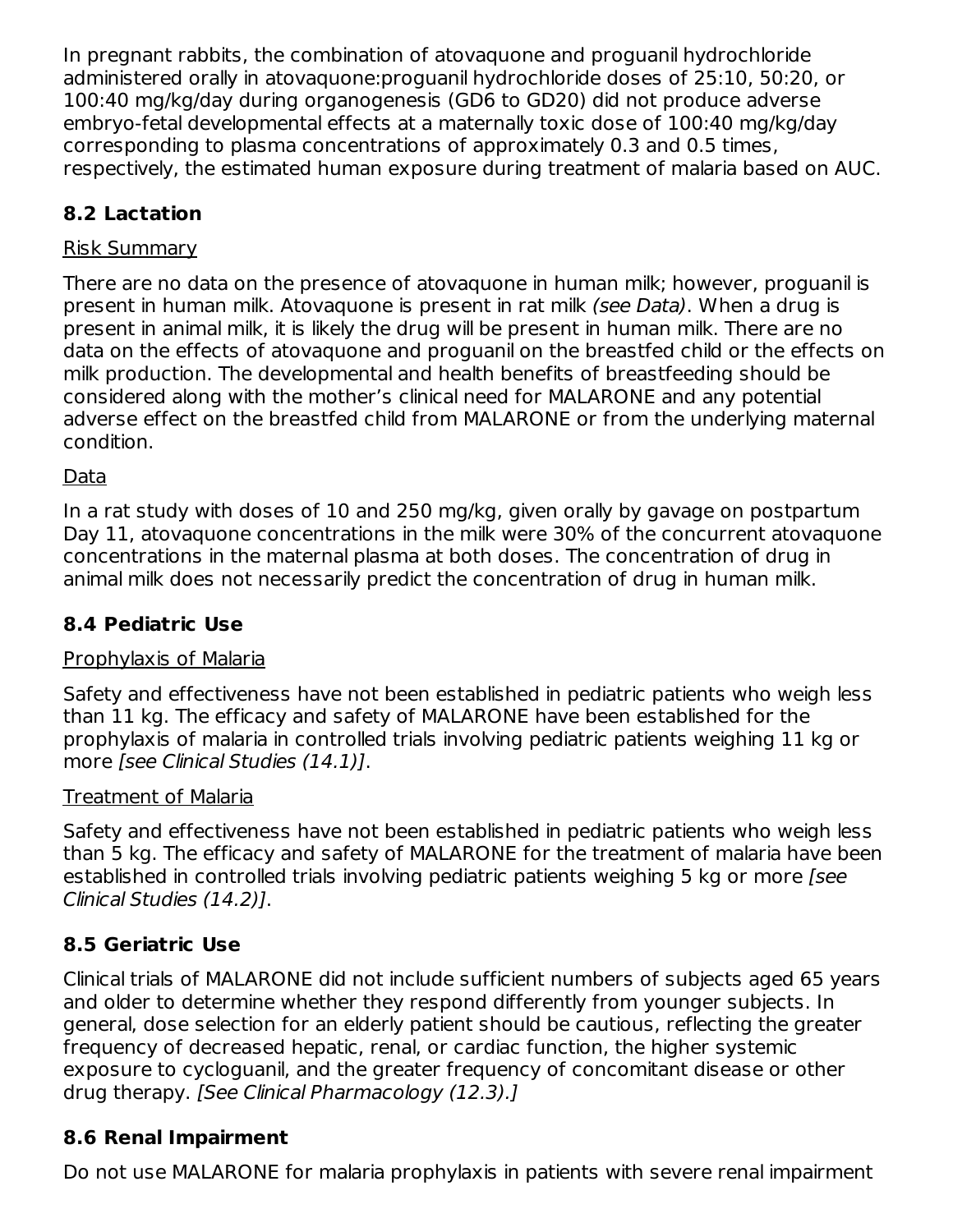(creatinine clearance <30 mL/min). Use with caution for the treatment of malaria in patients with severe renal impairment only if the benefits of the 3-day treatment regimen outweigh the potential risks associated with increased drug exposure. No dosage adjustments are needed in patients with mild (creatinine clearance 50 to 80 mL/min) or moderate (creatinine clearance 30 to 50 mL/min) renal impairment. [See Clinical Pharmacology (12.3).]

## **8.7 Hepatic Impairment**

No dosage adjustments are needed in patients with mild or moderate hepatic impairment [see Clinical Pharmacology (12.3)]. No trials have been conducted in patients with severe hepatic impairment.

## **10 OVERDOSAGE**

There is no information on overdoses of MALARONE substantially higher than the doses recommended for treatment.

There is no known antidote for atovaquone, and it is currently unknown if atovaquone is dialyzable. Overdoses up to 31,500 mg of atovaquone have been reported. In one such patient who also took an unspecified dose of dapsone, methemoglobinemia occurred. Rash has also been reported after overdose.

Overdoses of proguanil hydrochloride as large as 1,500 mg have been followed by complete recovery, and doses as high as 700 mg twice daily have been taken for over 2 weeks without serious toxicity. Adverse experiences occasionally associated with proguanil hydrochloride doses of 100 to 200 mg/day, such as epigastric discomfort and vomiting, would be likely to occur with overdose. There are also reports of reversible hair loss and scaling of the skin on the palms and/or soles, reversible aphthous ulceration, and hematologic side effects.

## **11 DESCRIPTION**

MALARONE (atovaquone and proguanil hydrochloride) tablets (adult strength) and MALARONE (atovaquone and proguanil hydrochloride) pediatric tablets, for oral administration, contain a fixed-dose combination of the antimalarial agents atovaquone and proguanil hydrochloride.

The chemical name of atovaquone is trans-2-[4-(4-chlorophenyl)cyclohexyl]-3-hydroxy-1,4-naphthalenedione. Atovaquone is a yellow crystalline solid that is practically insoluble in water. It has a molecular weight of 366.84 and the molecular formula  $\mathsf{C}_{22}\mathsf{H}_{19}\mathsf{ClO}_3$ . The compound has the following structural formula: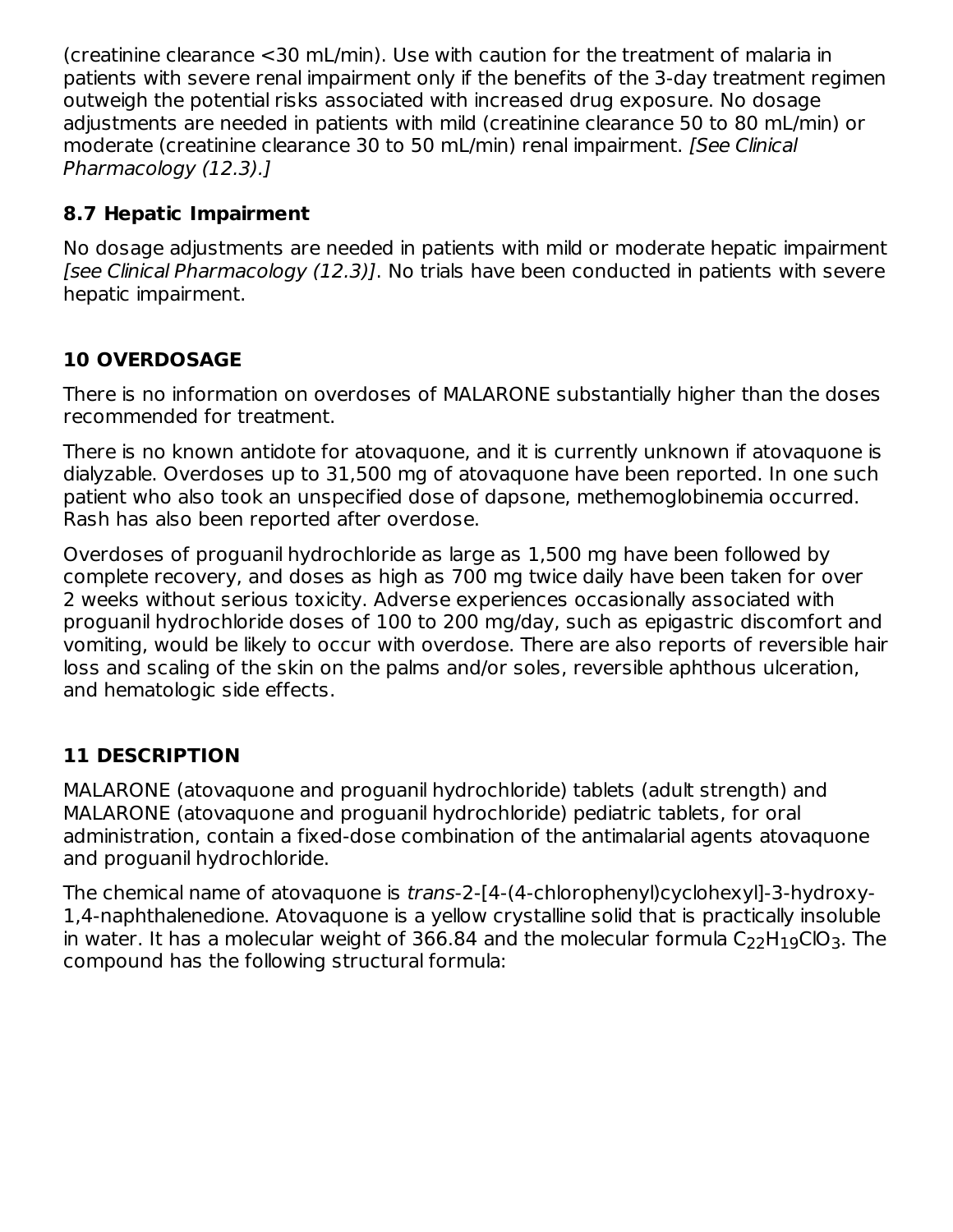

The chemical name of proguanil hydrochloride is 1-(4-chlorophenyl)-5-isopropylbiguanide hydrochloride. Proguanil hydrochloride is a white crystalline solid that is sparingly soluble in water. It has a molecular weight of 290.22 and the molecular formula  $\mathsf{C}_{11}\mathsf{H}_{16}\mathsf{C}\mathsf{IN}_{5}\bullet\mathsf{HC}$ l. The compound has the following structural formula:



Each MALARONE tablet (adult strength) contains 250 mg of atovaquone and 100 mg of proguanil hydrochloride and each MALARONE pediatric tablet contains 62.5 mg of atovaquone and 25 mg of proguanil hydrochloride. The inactive ingredients in both tablets are low-substituted hydroxypropyl cellulose, magnesium stearate, microcrystalline cellulose, poloxamer 188, povidone K30, and sodium starch glycolate. The tablet coating contains hypromellose, polyethylene glycol 400, polyethylene glycol 8000, red iron oxide, and titanium dioxide.

## **12 CLINICAL PHARMACOLOGY**

## **12.1 Mechanism of Action**

MALARONE, a fixed-dose combination of atovaquone and proguanil hydrochloride, is an antimalarial agent [see Microbiology (12.4)].

### **12.2 Pharmacodynamics**

### Cardiac Effects

The effect of MALARONE on the QT interval is unknown in humans.

### **12.3 Pharmacokinetics**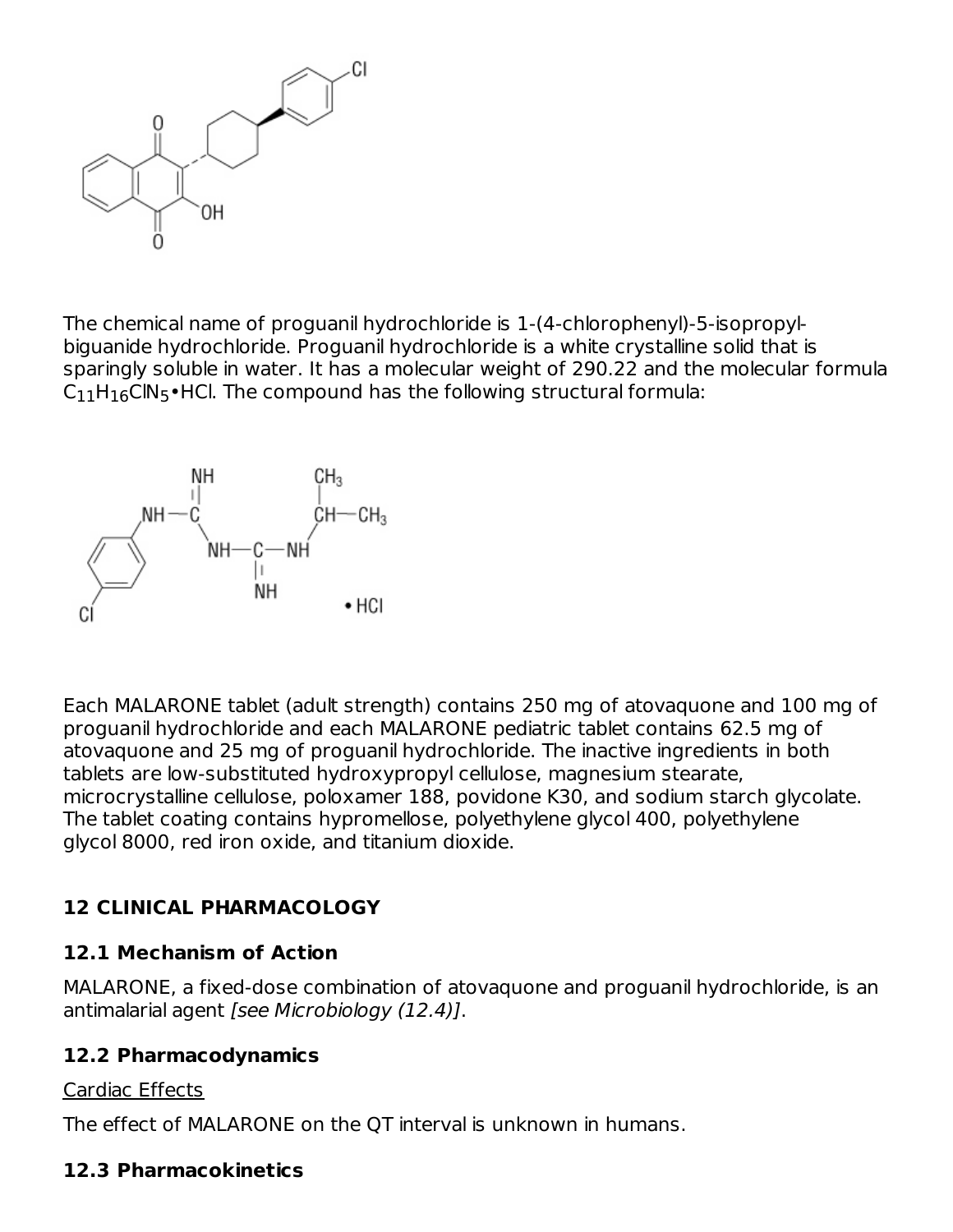#### Absorption

Atovaquone is a highly lipophilic compound with low aqueous solubility. The bioavailability of atovaquone shows considerable inter-individual variability.

Effect of Food: MALARONE should be taken with food or a milky drink. Dietary fat taken with atovaquone increases the rate and extent of absorption, increasing AUC 2 to 3 times and C<sub>max</sub> 5 times over fasting. The absolute bioavailability of the tablet formulation of atovaquone when taken with food is 23%.

#### Distribution

Atovaquone is highly protein bound (>99%) over the concentration range of 1 to 90 mcg/mL. A population pharmacokinetic analysis demonstrated that the apparent volume of distribution of atovaquone (V/F) in adult and pediatric patients after oral administration is approximately 8.8 L/kg.

Proguanil is 75% protein bound. A population pharmacokinetic analysis demonstrated that the apparent V/F of proguanil in adult and pediatric patients older than 15 years with body weights from 31 to 110 kg ranged from 1,617 to 2,502 L. In pediatric patients 15 years and younger with body weights from 11 to 56 kg, the V/F of proguanil ranged from 462 to 966 L.

In human plasma, the binding of atovaquone and proguanil was unaffected by the presence of the other.

#### **Elimination**

The elimination half-life of atovaquone is about 2 to 3 days in adult patients. The elimination half-life of proguanil is 12 to 21 hours in both adult patients and pediatric patients, but may be longer in individuals who are slow metabolizers.

The main routes of elimination are hepatic biotransformation and renal excretion.

*Metabolism:* In a study where  $^{14}$ C-labeled atovaquone was administered to healthy volunteers, greater than 94% of the dose was recovered as unchanged atovaquone in the feces over 21 days. There was little or no excretion of atovaquone in the urine (less than 0.6%). There is indirect evidence that atovaquone may undergo limited metabolism; however, a specific metabolite has not been identified. Between 40% to 60% of proguanil is excreted by the kidneys. Proguanil is metabolized to cycloguanil (primarily via cytochrome P450 2C19 [CYP2C19]) and 4-chlorophenylbiguanide.

Excretion: A population pharmacokinetic analysis in adult and pediatric patients showed that the apparent clearance (CL/F) of both atovaquone and proguanil is related to body weight. The values CL/F for both atovaquone and proguanil in subjects with body weight  $\geq$ 11 kg are shown in Table 4.

#### **Table 4. Apparent Clearance for Atovaquone and Proguanil in Patients as a Function of Body Weight**

|                       | <b>Atovaguone</b> |                                                     | <b>Proguanil</b> |                                                     |  |
|-----------------------|-------------------|-----------------------------------------------------|------------------|-----------------------------------------------------|--|
| <b>Body</b><br>Weight | n                 | CL/F (L/h)<br>Mean $\pm$ SD <sup>a</sup><br>(range) | n                | CL/F (L/h)<br>Mean $\pm$ SD <sup>a</sup><br>(range) |  |
| $ 11-20$ kg           | 159               | $1.34 \pm 0.63$                                     | 146              | $29.5 \pm 6.5$                                      |  |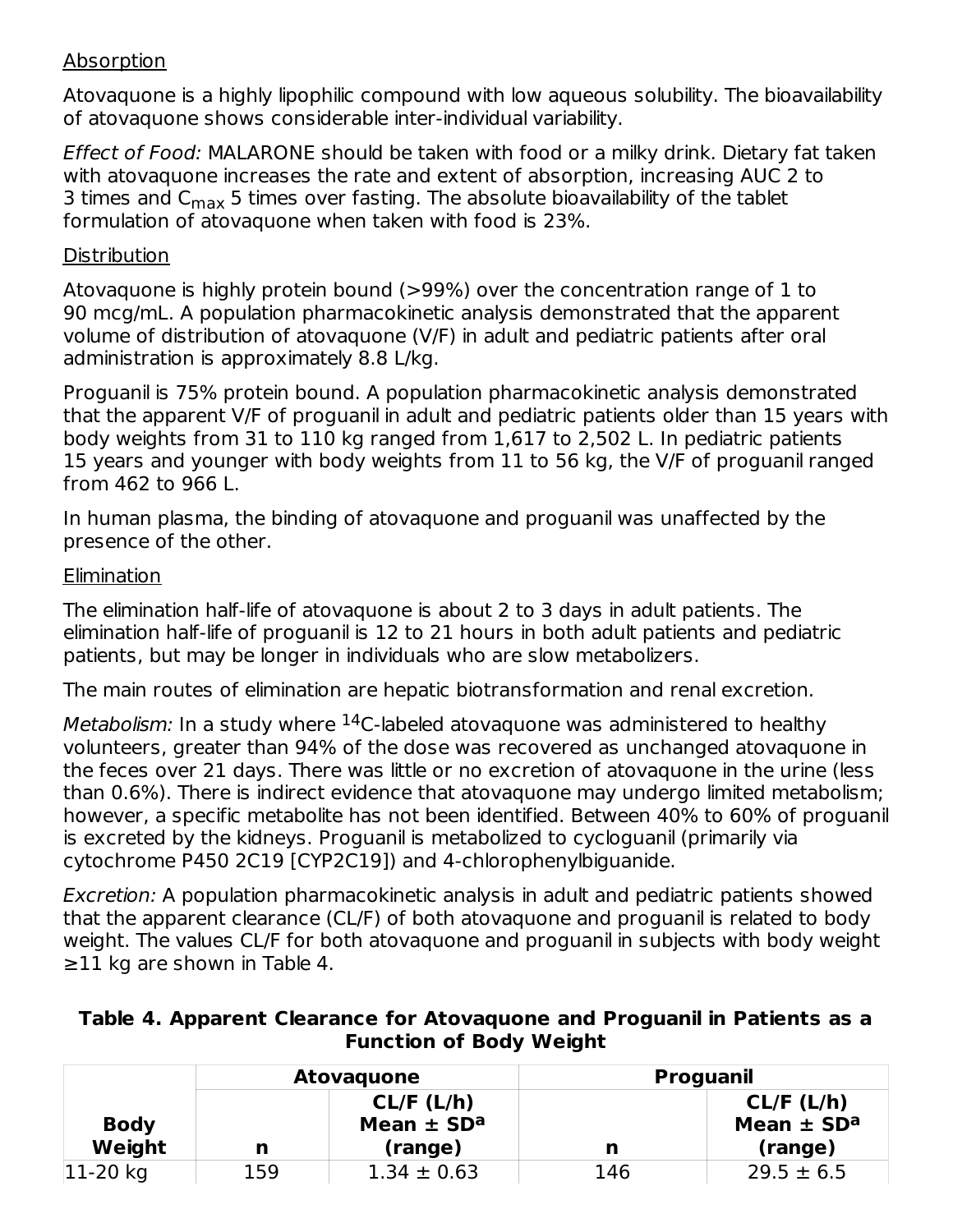|                              |     | $(0.52 - 4.26)$ |     | $(10.3 - 48.3)$ |
|------------------------------|-----|-----------------|-----|-----------------|
| $ 21-30$ kg                  | 117 | $1.87 \pm 0.81$ | 113 | $40.0 \pm 7.5$  |
|                              |     | $(0.52 - 5.38)$ |     | $(15.9-62.7)$   |
| $31-40$ kg                   | 95  | $2.76 \pm 2.07$ | 91  | $49.5 \pm 8.30$ |
|                              |     | $(0.97-12.5)$   |     | $(25.8 - 71.5)$ |
| $>40$ kg                     | 368 | $6.61 \pm 3.92$ | 282 | $67.9 \pm 19.9$ |
|                              |     | $(1.32 - 20.3)$ |     | $(14.0-145)$    |
| $a$ SD = Standard deviation. |     |                 |     |                 |

The pharmacokinetics of atovaquone and proguanil in patients with body weight less than 11 kg have not been adequately characterized.

#### Specific Populations

Pediatric Patients: The pharmacokinetics of proguanil and cycloguanil are similar in adult patients and pediatric patients. However, the elimination half-life of atovaquone is shorter in pediatric patients (1 to 2 days) than in adult patients (2 to 3 days). In clinical trials, plasma trough concentrations of atovaquone and proguanil in pediatric patients weighing 5 to 40 kg were within the range observed in adults after dosing by body weight.

Geriatric Patients: In a single-dose study, the pharmacokinetics of atovaquone, proguanil, and cycloguanil were compared in 13 elderly subjects (aged 65 to 79 years) with those of 13 younger subjects (aged 30 to 45 years). In the elderly subjects, the extent of systemic exposure (AUC) of cycloguanil was increased (point estimate: 2.36, 90% Cl: 1.70, 3.28). T<sub>max</sub> was longer in elderly subjects (median: 8 hours) compared with younger subjects (median: 4 hours) and average elimination half-life was longer in elderly subjects (mean: 14.9 hours) compared with younger subjects (mean: 8.3 hours).

Patients with Renal Impairment: In patients with mild renal impairment (creatinine clearance 50 to 80 mL/min), oral clearance and/or AUC data for atovaquone, proguanil, and cycloguanil are within the range of values observed in patients with normal renal function (creatinine clearance >80 mL/min). In patients with moderate renal impairment (creatinine clearance 30 to 50 mL/min), mean oral clearance for proguanil was reduced by approximately 35% compared with patients with normal renal function (creatinine clearance >80 mL/min) and the oral clearance of atovaquone was comparable between patients with normal renal function and mild renal impairment. No data exist on the use of MALARONE for long-term prophylaxis (over 2 months) in individuals with moderate renal failure. In patients with severe renal impairment (creatinine clearance <30 mL/min), atovaquone C<sub>max</sub> and AUC are reduced but the elimination half-lives for proguanil and cycloguanil are prolonged, with corresponding increases in AUC, resulting in the potential of drug accumulation and toxicity with repeated dosing [see Contraindications  $(4.2)$ ].

Patients with Hepatic Impairment: In a single-dose study, the pharmacokinetics of atovaquone, proguanil, and cycloguanil were compared in 13 subjects with hepatic impairment (9 mild, 4 moderate, as indicated by the Child-Pugh method) with those of 13 subjects with normal hepatic function. In subjects with mild or moderate hepatic impairment as compared with healthy subjects, there were no marked differences (<50%) in the rate or extent of systemic exposure of atovaquone. However, in subjects with moderate hepatic impairment, the elimination half-life of atovaquone was increased

(point estimate: 1.28, 90% CI: 1.00 to 1.63). Proguanil AUC, C , and its elimination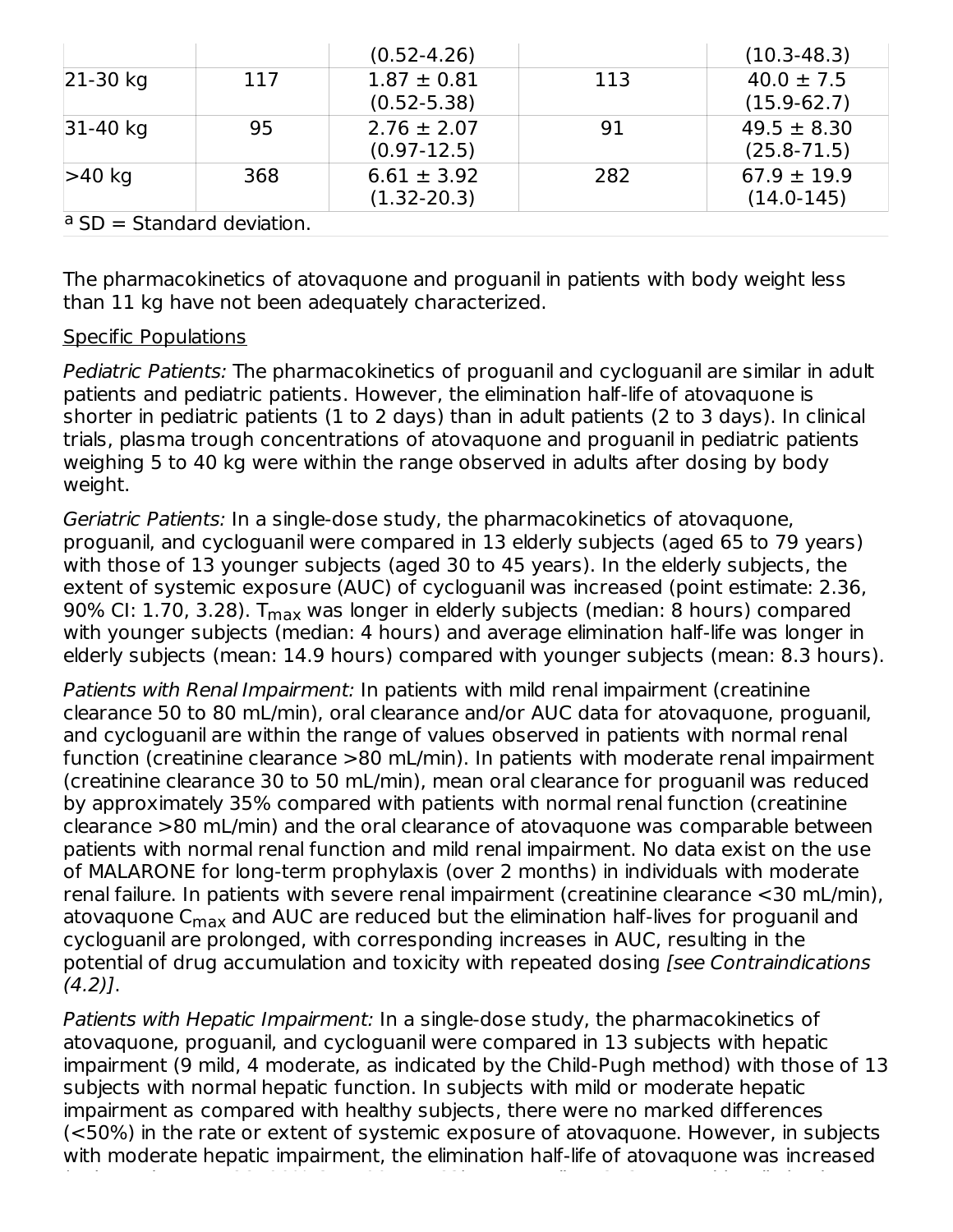(point estimate:  $1.28$ ,  $90\%$  CI:  $1.00$  to  $1.63$ ). Proguanil AUC,  $C_{\sf max}$ , and its elimination half-life increased in subjects with mild hepatic impairment when compared with healthy subjects (Table 5). Also, the proguanil AUC and its elimination half-life increased in subjects with moderate hepatic impairment when compared with healthy subjects. Consistent with the increase in proguanil AUC, there were marked decreases in the systemic exposure of cycloguanil (C<sub>max</sub> and AUC) and an increase in its elimination halflife in subjects with mild hepatic impairment when compared with healthy volunteers (Table 5). There were few measurable cycloguanil concentrations in subjects with moderate hepatic impairment. The pharmacokinetics of atovaquone, proguanil, and cycloguanil after administration of MALARONE have not been studied in patients with severe hepatic impairment.

#### **Table 5. Point Estimates (90% CI) for Proguanil and Cycloguanil Parameters in Subjects with Mild and Moderate Hepatic Impairment Compared with Healthy Volunteers**

| <b>Parameter</b>            | <b>Comparison</b> | <b>Proguanil</b> | Cycloguanil      |
|-----------------------------|-------------------|------------------|------------------|
| $AUC_{(0\text{-inf})}^a$    | mild:healthy      | 1.96(1.51, 2.54) | 0.32(0.22, 0.45) |
| $C_{\text{max}}^{\text{a}}$ | mild:healthy      | 1.41(1.16, 1.71) | 0.35(0.24, 0.50) |
| $t_{1/2}$ <sub>b</sub>      | mild:healthy      | 1.21(0.92, 1.60) | 0.86(0.49, 1.48) |
| $AUC(0-inf)a$               | moderate:healthy  | 1.64(1.14, 2.34) | <b>ND</b>        |
| $C_{\text{max}}^{\text{a}}$ | moderate:healthy  | 0.97(0.69, 1.36) | <b>ND</b>        |
| $t_{1/2}$ <sub>b</sub>      | moderate:healthy  | 1.46(1.05, 2.05) | <b>ND</b>        |

 $ND = Not$  determined due to lack of quantifiable data.

<sup>a</sup> Ratio of geometric means.

<sup>b</sup> Mean difference.

#### Drug Interaction Studies

There are no pharmacokinetic interactions between atovaquone and proguanil at the recommended dose.

Atovaquone is highly protein bound (>99%) but does not displace other highly proteinbound drugs in vitro.

Proguanil is metabolized primarily by CYP2C19. Potential pharmacokinetic interactions between proguanil or cycloguanil and other drugs that are CYP2C19 substrates or inhibitors are unknown.

Rifampin/Rifabutin: Concomitant administration of rifampin or rifabutin is known to reduce atovaquone concentrations by approximately 50% and 34%, respectively. The mechanisms of these interactions are unknown.

Tetracycline: Concomitant treatment with tetracycline has been associated with approximately a 40% reduction in plasma concentrations of atovaquone.

Metoclopramide: Concomitant treatment with metoclopramide has been associated with decreased bioavailability of atovaquone.

Indinavir: Concomitant administration of atovaquone (750 mg twice daily with food for 14 days) and indinavir (800 mg three times daily without food for 14 days) did not result in any change in the steady-state AUC and  $\mathsf{C}_{\mathsf{max}}$  of indinavir but resulted in a decrease in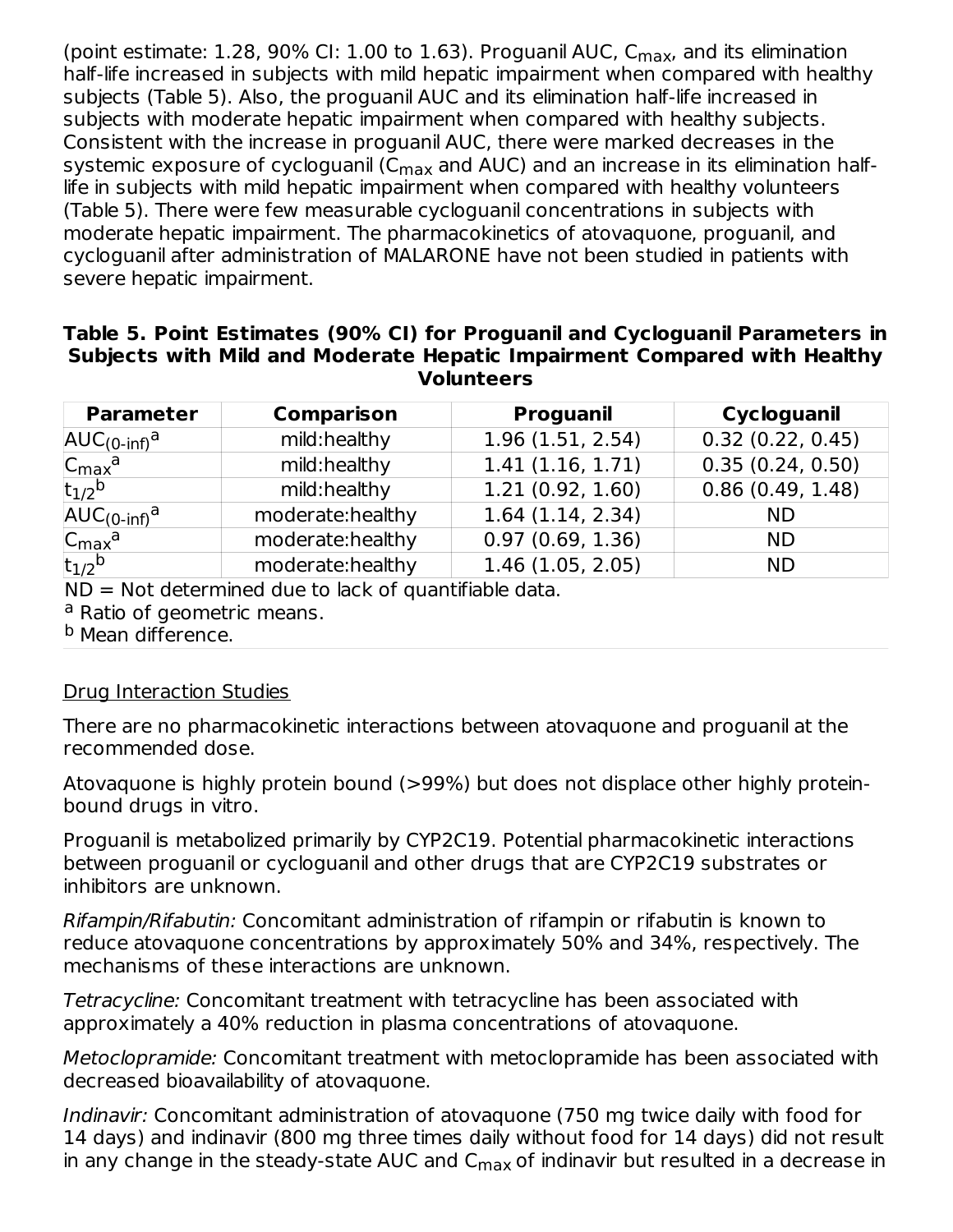the C<sub>trough</sub> of indinavir (23% decrease [90% CI: 8%, 35%]).

## **12.4 Microbiology**

## Mechanism of Action

The constituents of MALARONE, atovaquone and proguanil hydrochloride, interfere with 2 different pathways involved in the biosynthesis of pyrimidines required for nucleic acid replication. Atovaquone is a selective inhibitor of parasite mitochondrial electron transport. Proguanil hydrochloride primarily exerts its effect by means of the metabolite cycloguanil, a dihydrofolate reductase inhibitor. Inhibition of dihydrofolate reductase in the Plasmodium parasite disrupts deoxythymidylate synthesis.

### Antimicrobial Activity

Atovaquone and cycloguanil (an active metabolite of proguanil) are active against the erythrocytic and exoerythrocytic stages of P. falciparum. Enhanced efficacy of the combination compared with either atovaquone or proguanil hydrochloride alone was demonstrated in clinical trials in both immune and non-immune patients [see Clinical Studies (14.1, 14.2)].

#### Resistance

Strains of P. falciparum with decreased susceptibility to atovaquone or proguanil/cycloguanil alone can be selected in vitro or in vivo. The combination of atovaquone and proguanil hydrochloride may not be effective for treatment of recrudescent malaria that develops after prior therapy with the combination.

## **13 NONCLINICAL TOXICOLOGY**

## **13.1 Carcinogenesis, Mutagenesis, Impairment of Fertility**

Genotoxicity studies have not been performed with atovaquone in combination with proguanil. Effects of MALARONE on male and female reproductive performance are unknown.

### Atovaquone

A 24-month carcinogenicity study in CD rats was negative for neoplasms at doses up to 500 mg/kg/day corresponding to approximately 54 times the average steady-state plasma concentrations in humans during prophylaxis of malaria. In CD-1 mice, a 24 month study showed treatment-related increases in incidence of hepatocellular adenoma and hepatocellular carcinoma at all doses tested (50, 100, and 200 mg/kg/day) which correlated with at least 15 times the average steady-state plasma concentrations in humans during prophylaxis of malaria.

Atovaquone was negative with or without metabolic activation in the Ames Salmonella mutagenicity assay, the mouse lymphoma mutagenesis assay, and the cultured human lymphocyte cytogenetic assay. No evidence of genotoxicity was observed in the in vivo mouse micronucleus assay.

Atovaquone administered by oral gavage in doses of 100, 300, or 1,000 mg/kg/day to adult male rats from 73 days prior to mating until 20 days after mating and to adult female rats from 14 days prior to mating until LD20 did not impair male or female fertility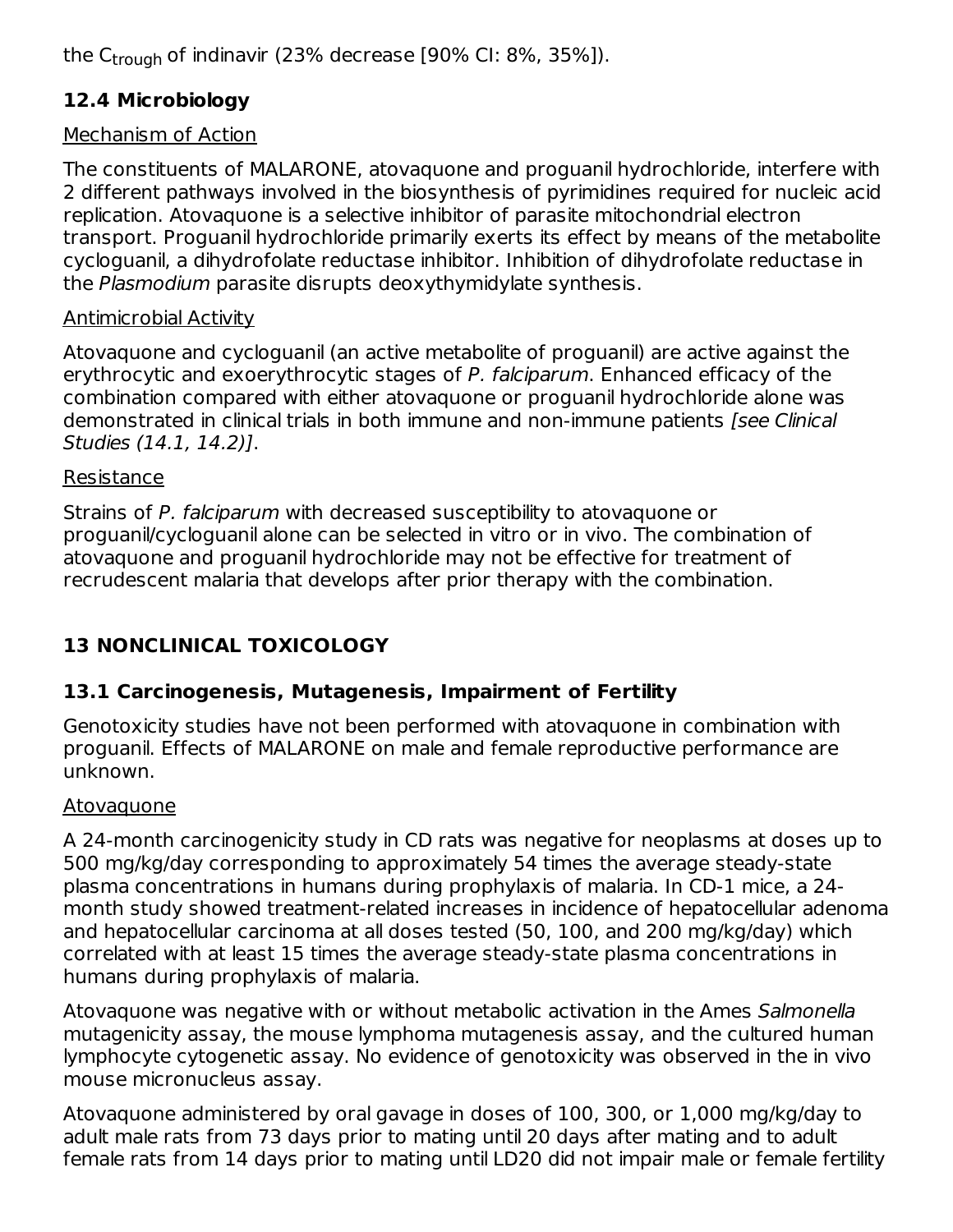or early embryonic development at doses up to 1,000 mg/kg/day corresponding to plasma exposures of approximately 7.3 times the estimated human exposure for the treatment of malaria based on AUC.

### **Proguanil**

No evidence of a carcinogenic effect was observed in 24-month studies conducted in CD-1 mice at doses up to 16 mg/kg/day corresponding to 1.5 times the average human plasma exposure during prophylaxis of malaria based on AUC, and in Wistar Hannover rats at doses up to 20 mg/kg/day corresponding to 1.1 times the average human plasma exposure during prophylaxis of malaria based on AUC.

Proguanil was negative with or without metabolic activation in the Ames Salmonella mutagenicity assay and the mouse lymphoma mutagenesis assay. No evidence of genotoxicity was observed in the in vivo mouse micronucleus assay.

Cycloguanil, the active metabolite of proguanil, was also negative in the Ames test, but was positive in the mouse lymphoma assay and the mouse micronucleus assay. These positive effects with cycloguanil, a dihydrofolate reductase inhibitor, were significantly reduced or abolished with folinic acid supplementation.

Proguanil administered orally in doses of 4, 8, and 16 mg/kg/day to male rats from 29 days prior to mating until 27 days after mating and to females from 15 days prior to mating through GD7 revealed no adverse effects on adult male or female fertility or early embryonic development at doses up to 16 mg/kg/day (up to 0.04 times the average human exposure for the treatment of malaria based on AUC). Fertility studies of proguanil in animals at exposures similar to or greater than those observed in humans have not been conducted.

## **13.2 Animal Toxicology and/or Pharmacology**

Fibrovascular proliferation in the right atrium, pyelonephritis, bone marrow hypocellularity, lymphoid atrophy, and gastritis/enteritis were observed in dogs treated with proguanil hydrochloride for 6 months at a dose of 12 mg/kg/day (approximately 3.9 times the recommended daily human dose for malaria prophylaxis on a mg/m<sup>2</sup> basis). Bile duct hyperplasia, gall bladder mucosal atrophy, and interstitial pneumonia were observed in dogs treated with proguanil hydrochloride for 6 months at a dose of 4 mg/kg/day (approximately 1.3 times the recommended daily human dose for malaria prophylaxis on a mg/m<sup>2</sup> basis). Mucosal hyperplasia of the cecum and renal tubular basophilia were observed in rats treated with proguanil hydrochloride for 6 months at a dose of 20 mg/kg/day (approximately 1.6 times the recommended daily human dose for malaria prophylaxis on a mg/m<sup>2</sup> basis). Adverse heart, lung, liver, and gall bladder effects observed in dogs and kidney effects observed in rats were not shown to be reversible.

## **14 CLINICAL STUDIES**

### **14.1 Prevention of P. falciparum Malaria**

MALARONE was evaluated for prophylaxis of P. falciparum malaria in 5 clinical trials in malaria-endemic areas and in 3 active-controlled trials in non-immune travelers to malaria-endemic areas.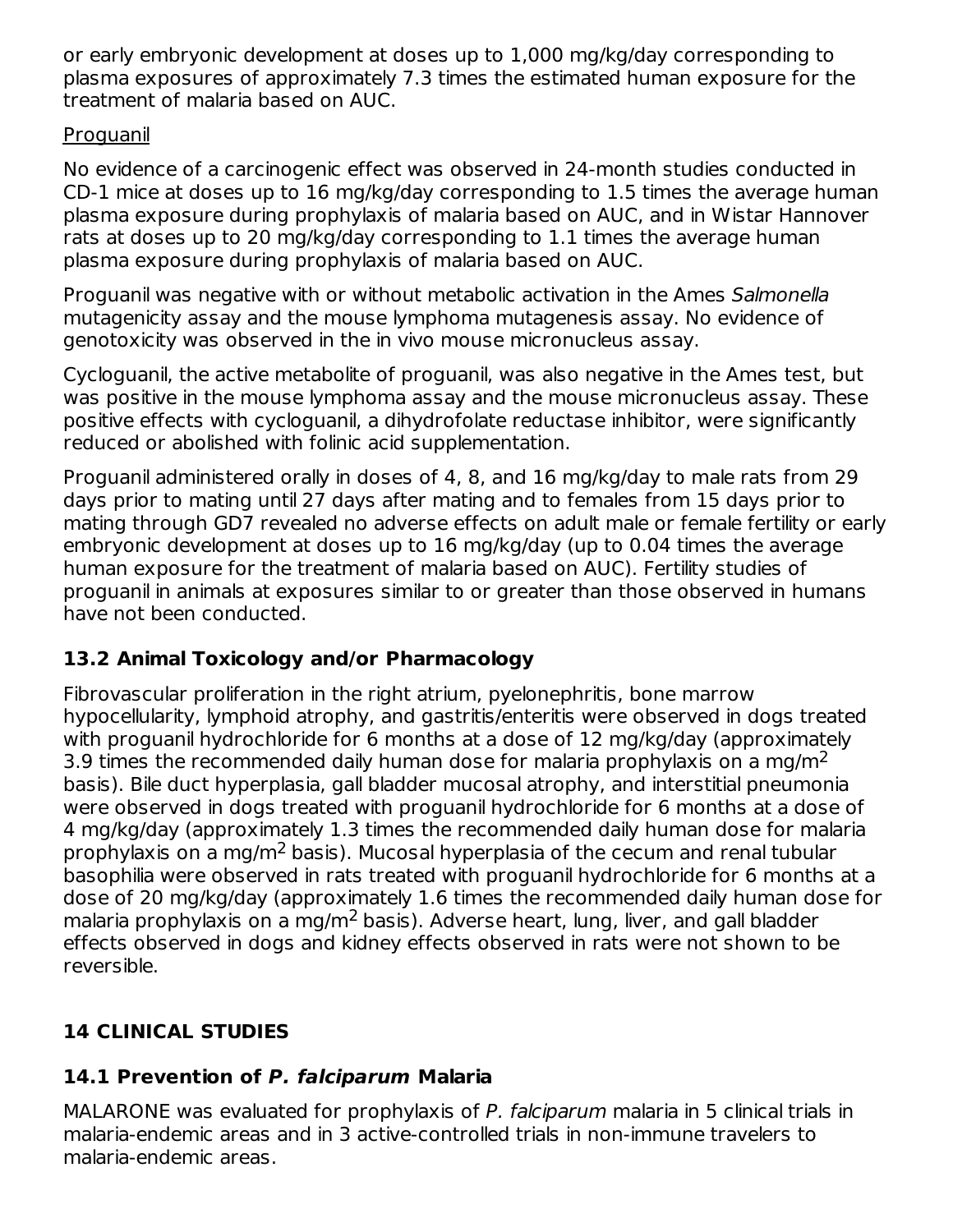Three placebo-controlled trials of 10 to 12 weeks' duration were conducted among residents of malaria-endemic areas in Kenya, Zambia, and Gabon. The mean age of subjects was 30 (range: 17 to 55), 32 (range: 16 to 64), and 10 (range: 5 to 16) years, respectively. Of a total of 669 randomized patients (including 264 pediatric patients aged 5 to 16 years), 103 were withdrawn for reasons other than falciparum malaria- or drugrelated adverse events (55% of these were lost to follow-up and 45% were withdrawn for protocol violations). The results are listed in Table 6.

#### **Table 6. Prevention of Parasitemia in Placebo-Controlled Clinical Trials of a MALARONE for Prophylaxis of P. falciparum Malaria in Residents of Malaria-Endemic Areas**

|                                                                                            | <b>MALARONE</b> | <b>Placebo</b> |  |  |
|--------------------------------------------------------------------------------------------|-----------------|----------------|--|--|
| Total number of patients randomized                                                        | 326             | 343            |  |  |
| Failed to complete study                                                                   | 57              | 46             |  |  |
| Developed parasitemia (P. falciparum)                                                      |                 | 92             |  |  |
| <sup>a</sup> Free of parasitemia during the 10- to 12-week period of prophylactic therapy. |                 |                |  |  |

In another study, 330 Gabonese pediatric patients (weighing 13 to 40 kg and aged 4 to 14 years) who had received successful open-label radical cure treatment with artesunate, were randomized to receive either MALARONE (dosage based on body weight) or placebo in a double-blind fashion for 12 weeks. Blood smears were obtained weekly and any time malaria was suspected. Nineteen of the 165 children given MALARONE and 18 of 165 patients given placebo withdrew from the study for reasons other than parasitemia (primary reason was lost to follow-up). One out of 150 evaluable patients  $(<1%)$  who received MALARONE developed P. falciparum parasitemia while receiving prophylaxis with MALARONE compared with 31 (22%) of the 144 evaluable placebo recipients.

In a 10-week study in 175 South African subjects who moved into malaria-endemic areas and were given prophylaxis with 1 MALARONE tablet daily, parasitemia developed in 1 subject who missed several doses of medication. Since no placebo control was included, the incidence of malaria in this study was not known.

Two active-controlled trials were conducted in non-immune travelers who visited a malaria-endemic area. The mean duration of travel was 18 days (range: 2 to 38 days). Of a total of 1,998 randomized patients who received MALARONE or controlled drug, 24 discontinued from the study before follow-up evaluation 60 days after leaving the endemic area. Nine of these were lost to follow-up, 2 withdrew because of an adverse experience, and 13 were discontinued for other reasons. These trials were not large enough to allow for statements of comparative efficacy. In addition, the true exposure rate to P. falciparum malaria in both trials is unknown. The results are listed in Table 7.

#### **Table 7. Prevention of Parasitemia in Active-Controlled Clinical Trials of aMALARONE for Prophylaxis of P. falciparum Malaria in Non-Immune Travelers**

|                                         |                 |                   | <b>Chloroquine</b>       |
|-----------------------------------------|-----------------|-------------------|--------------------------|
|                                         | <b>MALARONE</b> | <b>Mefloquine</b> | plus<br><b>Proguanil</b> |
| Total number of randomized patients who | 1,004           | 483               |                          |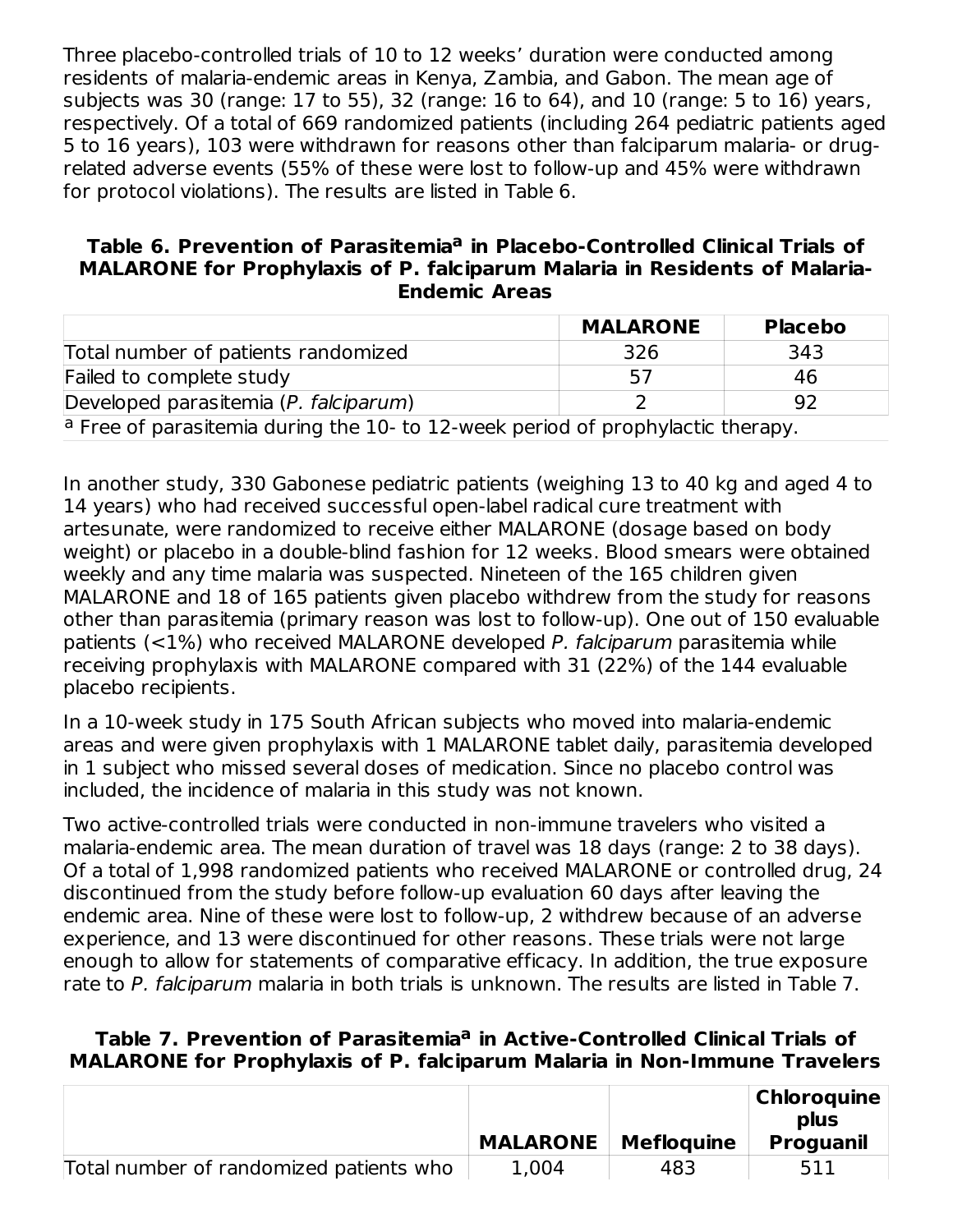| received study drug                   |                                                                             |  |  |  |  |  |
|---------------------------------------|-----------------------------------------------------------------------------|--|--|--|--|--|
| Failed to complete study              | 14                                                                          |  |  |  |  |  |
| Developed parasitemia (P. falciparum) |                                                                             |  |  |  |  |  |
|                                       | <sup>a</sup> Free of parasitemia during the period of prophylactic therapy. |  |  |  |  |  |

A third randomized, open-label study was conducted which included 221 otherwise healthy pediatric patients (weighing ≥11 kg and aged 2 to 17 years) who were at risk of contracting malaria by traveling to an endemic area. The mean duration of travel was 15 days (range: 1 to 30 days). Prophylaxis with MALARONE (n = 110, dosage based on body weight) began 1 or 2 days before entering the endemic area and lasted until 7 days after leaving the area. A control group ( $n = 111$ ) received prophylaxis with chloroquine/proguanil dosed according to WHO guidelines. No cases of malaria occurred in either group of children. However, the study was not large enough to allow for statements of comparative efficacy. In addition, the true exposure rate to P. falciparum malaria in this study is unknown.

#### Causal Prophylaxis

In separate trials with small numbers of volunteers, atovaquone and proguanil hydrochloride were independently shown to have causal prophylactic activity directed against liver-stage parasites of P. falciparum. Six patients given a single dose of atovaquone 250 mg 24 hours prior to malaria challenge were protected from developing malaria, whereas all 4 placebo-treated patients developed malaria.

During the 4 weeks following cessation of prophylaxis in clinical trial participants who remained in malaria-endemic areas and were available for evaluation, malaria developed in 24 of 211 (11.4%) subjects who took placebo and 9 of 328 (2.7%) who took MALARONE. While new infections could not be distinguished from recrudescent infections, all but 1 of the infections in patients treated with MALARONE occurred more than 15 days after stopping therapy. The single case occurring on Day 8 following cessation of therapy with MALARONE probably represents a failure of prophylaxis with MALARONE.

The possibility that delayed cases of P. falciparum malaria may occur sometime after stopping prophylaxis with MALARONE cannot be ruled out. Hence, returning travelers developing febrile illnesses should be investigated for malaria.

### **14.2 Treatment of Acute, Uncomplicated P. falciparum Malaria Infections**

In 3 Phase 2 clinical trials, atovaquone alone, proguanil hydrochloride alone, and the combination of atovaquone and proguanil hydrochloride were evaluated for the treatment of acute, uncomplicated malaria caused by P. falciparum. Among 156 evaluable patients, the parasitological cure rate (elimination of parasitemia with no recurrent parasitemia during follow-up for 28 days) was 59/89 (66%) with atovaquone alone, 1/17 (6%) with proguanil hydrochloride alone, and 50/50 (100%) with the combination of atovaquone and proguanil hydrochloride.

MALARONE was evaluated for treatment of acute, uncomplicated malaria caused by P. falciparum in 8 Phase 3 randomized, open-label, controlled clinical trials ( $N = 1,030$ enrolled in both treatment groups). The mean age of subjects was 27 years and 16% were children 12 years and younger; 74% of subjects were male. Evaluable patients included those whose outcomes at 28 days were known. Among 471 evaluable patients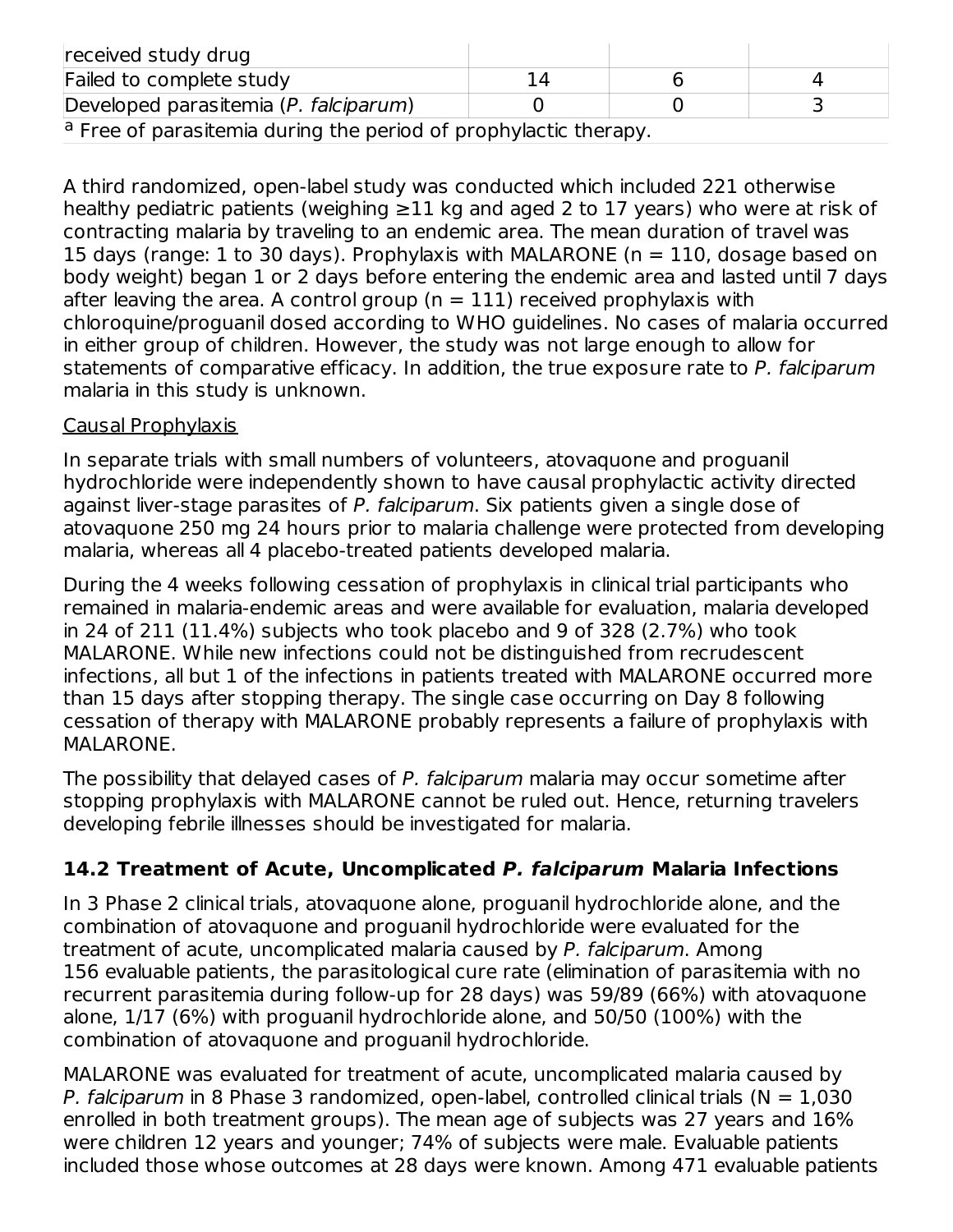treated with the equivalent of 4 MALARONE tablets once daily for 3 days, 464 had a sensitive response (elimination of parasitemia with no recurrent parasitemia during follow-up for 28 days) (Table 8). Seven patients had a response of RI resistance (elimination of parasitemia but with recurrent parasitemia between 7 and 28 days after starting treatment). In these trials, the response to treatment with MALARONE was similar to treatment with the comparator drug in 4 trials.

|                             |                                            | <b>MALARONE<sup>a</sup></b>                    |                                     | Comparator                                 |                                 |
|-----------------------------|--------------------------------------------|------------------------------------------------|-------------------------------------|--------------------------------------------|---------------------------------|
| <b>Study</b><br><b>Site</b> | <b>Evaluable</b><br><b>Patients</b><br>(n) | %<br><b>Sensitive</b><br>Response <sup>b</sup> | Drug(s)                             | <b>Evaluable</b><br><b>Patients</b><br>(n) | % Sensitive<br><b>Responseb</b> |
| <b>Brazil</b>               | 74                                         | 98.6%                                          | <b>Quinine and</b><br>tetracycline  | 76                                         | 100.0%                          |
| Thailand                    | 79                                         | 100.0%                                         | Mefloquine                          | 79                                         | 86.1%                           |
| France <sup>c</sup>         | 21                                         | 100.0%                                         | Halofantrine                        | 18                                         | 100.0%                          |
| Kenya <sup>c,d</sup>        | 81                                         | 93.8%                                          | Halofantrine                        | 83                                         | 90.4%                           |
| Zambia                      | 80                                         | 100.0%                                         | Pyrimethamine/<br>sulfadoxine (P/S) | 80                                         | 98.8%                           |
| Gabon <sup>c</sup>          | 63                                         | 98.4%                                          | Amodiaguine                         | 63                                         | 81.0%                           |
| Philippines                 | 54                                         | 100.0%                                         | Chloroquine (Cq)<br>Cq and P/S      | 23<br>32                                   | 30.4%<br>87.5%                  |
| Peru                        | 19                                         | 100.0%                                         | Chloroquine<br>P/S                  | 13                                         | 7.7%<br>100.0%                  |

#### **Table 8. Parasitological Response in 8 Clinical Trials of MALARONE for Treatment of P. falciparum Malaria**

<sup>a</sup> MALARONE =  $1,000$  mg atovaquone and 400 mg proguanil hydrochloride (or equivalent based on body weight for patients weighing  $\leq 40$  kg) once daily for 3 days. <sup>b</sup> Elimination of parasitemia with no recurrent parasitemia during follow-up for 28 days. <sup>c</sup> Patients hospitalized only for acute care. Follow-up conducted in outpatients. <sup>d</sup> Study in pediatric patients aged 3 to 12 years.

When these 8 trials were pooled and 2 additional trials evaluating MALARONE alone (without a comparator arm) were added to the analysis, the overall efficacy (elimination of parasitemia with no recurrent parasitemia during follow-up for 28 days) in 521 evaluable patients was 98.7%.

The efficacy of MALARONE in the treatment of the erythrocytic phase of non-falciparum malaria was assessed in a small number of patients. Of the 23 patients in Thailand infected with P. vivax and treated with atovaquone/proguanil hydrochloride 1,000 mg/400 mg daily for 3 days, parasitemia cleared in 21 (91.3%) at 7 days. Parasite relapse occurred commonly when P. vivax malaria was treated with MALARONE alone. Relapsing malarias including P. vivax and P. ovale require additional treatment to prevent relapse.

The efficacy of MALARONE in treating acute uncomplicated P. falciparum malaria in children weighing  $\geq$ 5 and <11 kg was examined in an open-label, randomized trial conducted in Gabon. Patients received either MALARONE (2 or 3 MALARONE pediatric tablets once daily depending upon body weight) for 3 days ( $n = 100$ ) or amodiaguine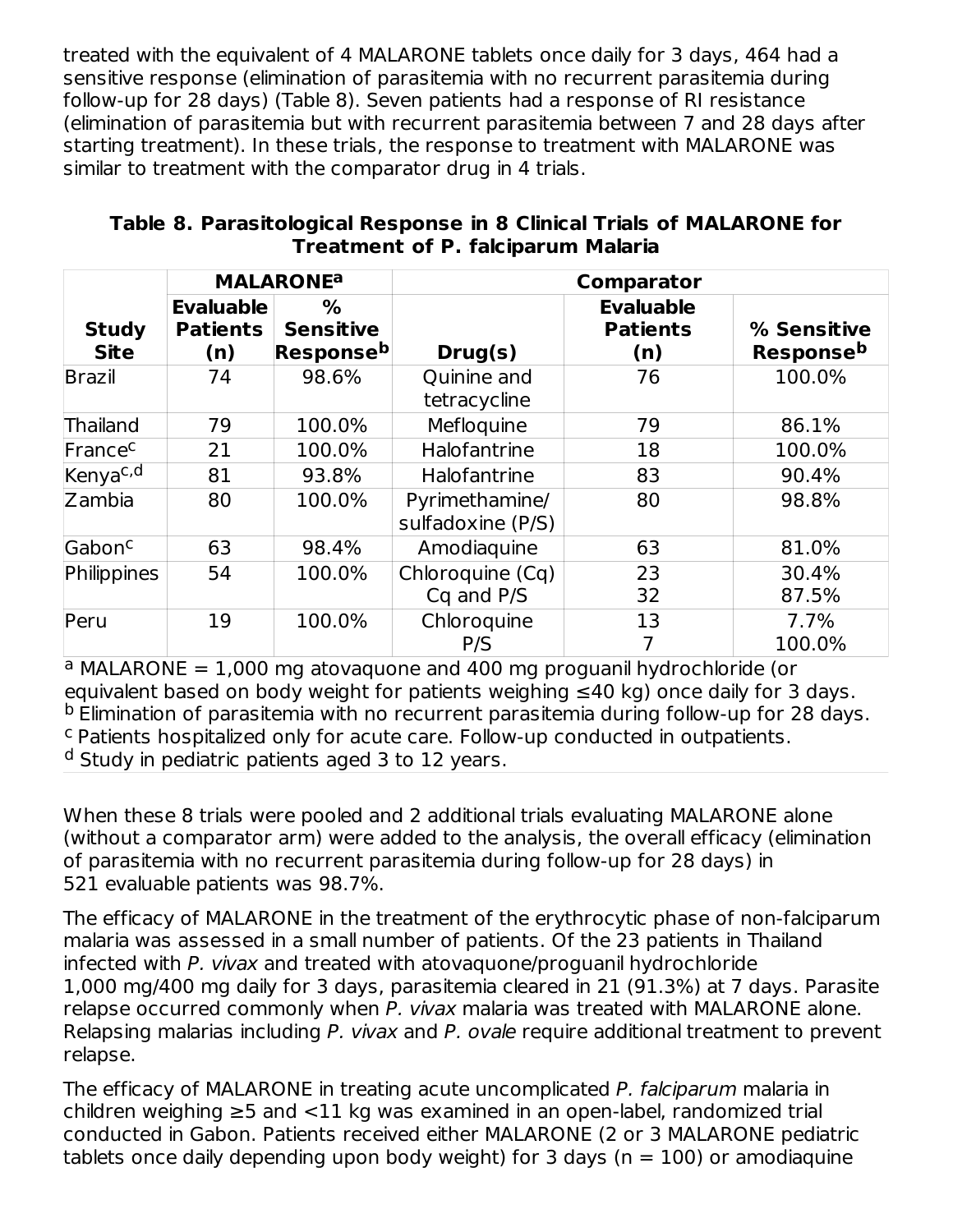(10 mg/kg/day) for 3 days ( $n = 100$ ). In this study, the MALARONE tablets were crushed and mixed with condensed milk just prior to administration. An adequate clinical response (elimination of parasitemia with no recurrent parasitemia during follow-up for 28 days) was obtained in 95% (87/92) of the evaluable pediatric patients who received MALARONE and in 53% (41/78) of those evaluable who received amodiaquine. A response of RI resistance (elimination of parasitemia but with recurrent parasitemia between 7 and 28 days after starting treatment) was noted in 3% and 40% of the patients, respectively. Two cases of RIII resistance (rising parasite count despite therapy) were reported in the patients receiving MALARONE. There were 4 cases of RIII in the amodiaquine arm.

## **16 HOW SUPPLIED/STORAGE AND HANDLING**

MALARONE tablets, containing 250 mg atovaquone and 100 mg proguanil hydrochloride.

- Bottle of 100 tablets with child-resistant closure (NDC 0173-0675-01).
- $\bullet$ Unit Dose Pack of 24 tablets with child-resistant lid foil (NDC 0173-0675-02).

MALARONE pediatric tablets, containing 62.5 mg atovaquone and 25 mg proguanil hydrochloride.

• Bottle of 100 tablets with child-resistant closure (NDC 0173-0676-01).

## Storage Conditions

Store at 25°C (77°F). Temperature excursions are permitted to 15° to 30°C (59° to 86°F) (see USP Controlled Room Temperature).

## **17 PATIENT COUNSELING INFORMATION**

Patients should be instructed:

- to take MALARONE at the same time each day with food or a milky drink.
- to take a repeat dose of MALARONE if vomiting occurs within 1 hour after dosing.
- to take a dose as soon as possible if a dose is missed, then return to their normal dosing schedule. However, if a dose is skipped, the patient should not double the next dose.
- that rare serious adverse events such as hepatitis, severe skin reactions, neurological events, and hematological events have been reported when MALARONE was used for the prophylaxis or treatment of malaria.
- to consult a healthcare professional regarding alternative forms of prophylaxis if prophylaxis with MALARONE is prematurely discontinued for any reason.
- that protective clothing, insect repellents, and bed nets are important components of malaria prophylaxis.
- that no chemoprophylactic regimen is 100% effective; therefore, patients should seek medical attention for any febrile illness that occurs during or after return from a malaria-endemic area and inform their healthcare professional that they may have been exposed to malaria.
- that falciparum malaria carries a higher risk of death and serious complications in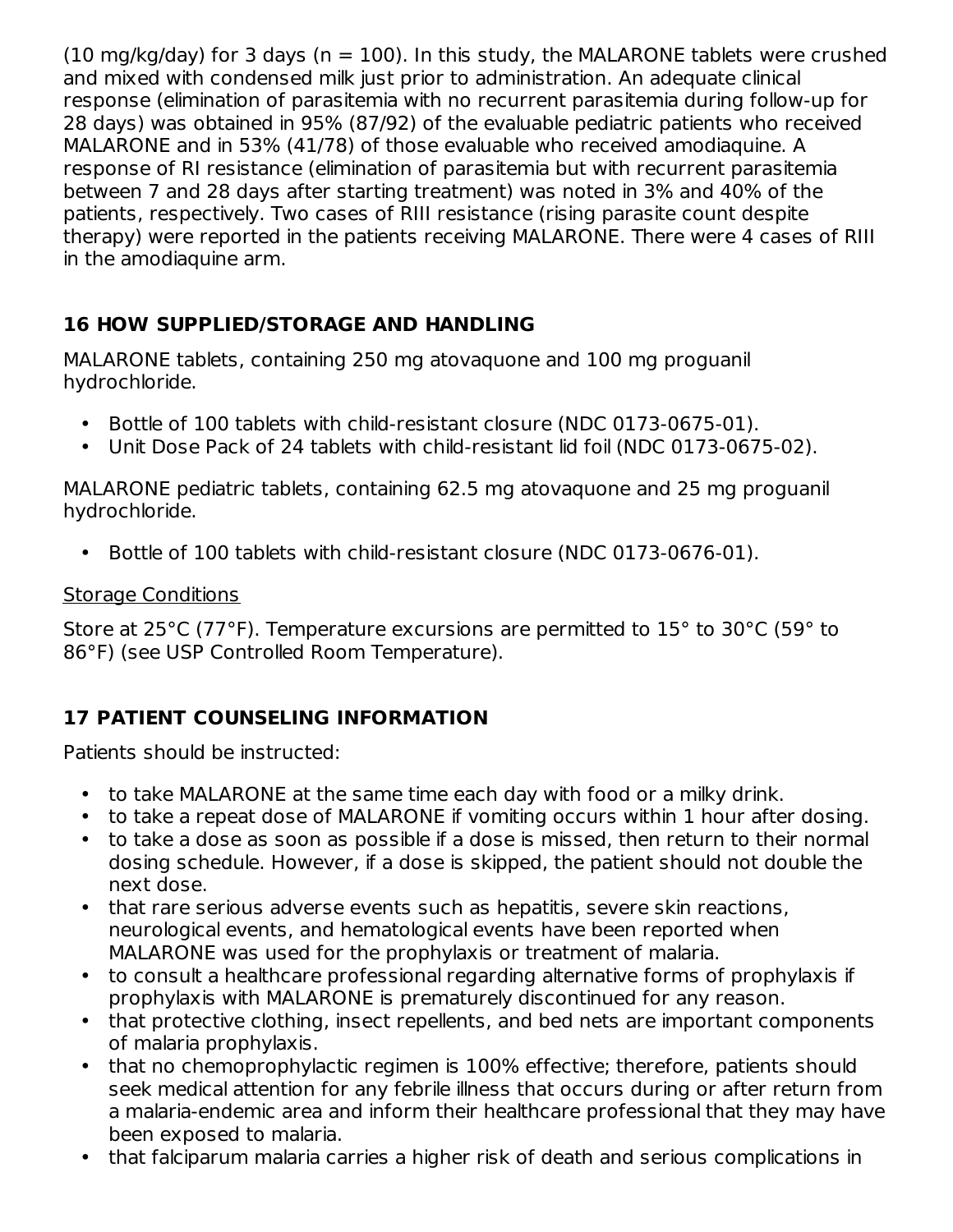pregnant women than in the general population. Pregnant women anticipating travel to malarious areas should discuss the risks and benefits of such travel with their physicians.

Trademark is owned by or licensed to the GSK group of companies.

Distributed by:

**GlaxoSmithKline** Research Triangle Park, NC 27709

©2022 GSK group of companies or its licensor.

MLR:10PI

### **PRINCIPAL DISPLAY PANEL**

#### **NDC 0173-0675-01**

#### **MALARONE**

### **(atovaquone and proguanil HCl)**

#### **Tablets**

Each tablet contains **250 mg** atovaquone and **100 mg** proguanil HCl.

## **R only x**

## **100 Tablets**

See accompanying prescribing information for Dosage and Administration.

Store at 25°C (77°F); excursions permitted to 15° to 30°C (59° to 86°F) (see USP Controlled Room Temperature).

## **Do not use if printed safety seal under cap is broken or missing.**

Trademarks owned or licensed by GSK.

Distributed by:

GlaxoSmithKline

RTP, NC 27709

Made in Canada

©2020 GSK or licensor.

Rev. 01/21

A059145 (62000000059145)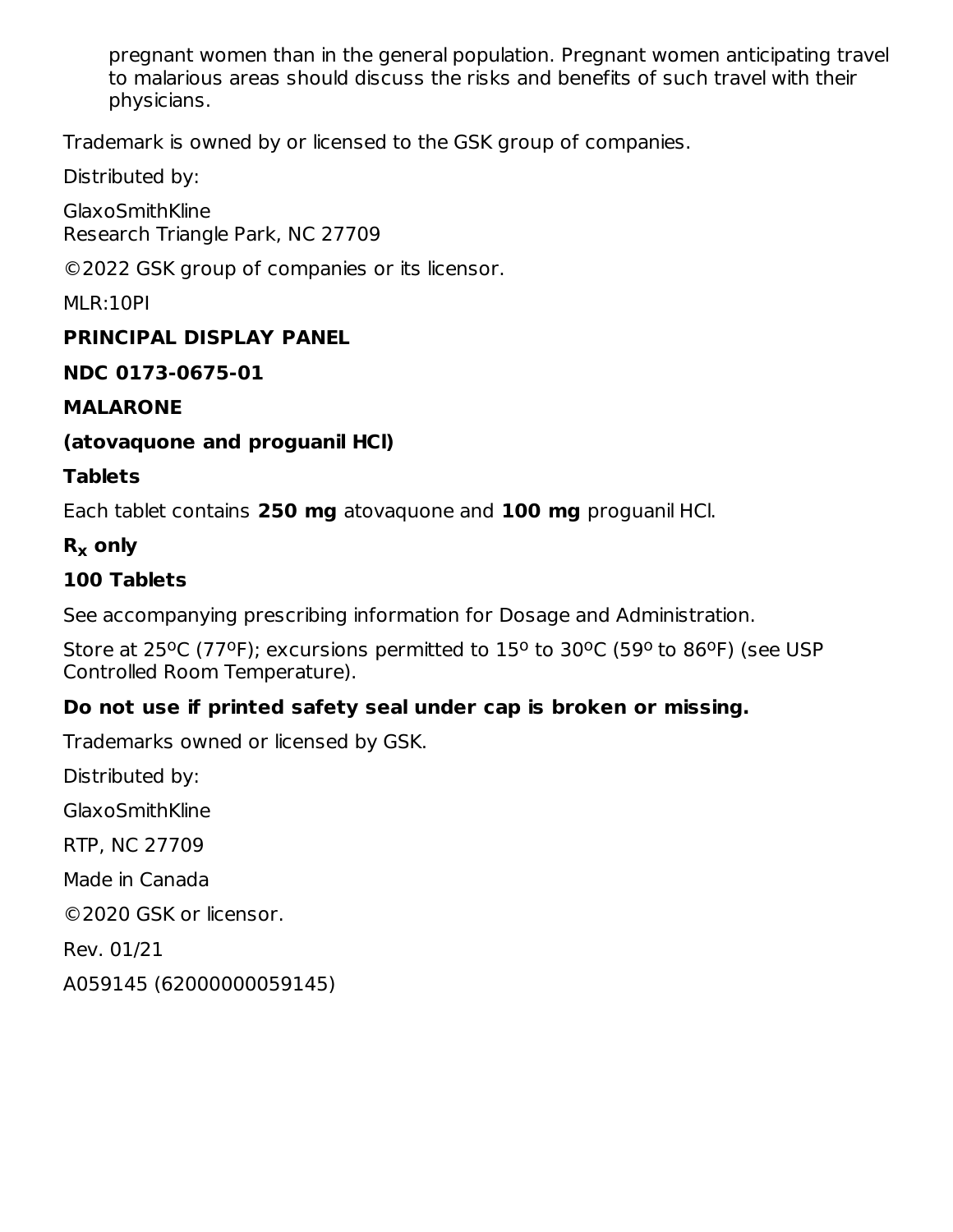

## **PRINCIPAL DISPLAY PANEL**

## **NDC 0173-0676-01**

### **MALARONE**

### **(atovaquone and proguanil HCl)**

#### **Pediatric Tablets**

Each tablet contains **62.5 mg** atovaquone and **25 mg** proguanil HCl.

## **R only x**

### **100 Tablets**

See accompanying prescribing information for Dosage and Administration.

Store at 25°C (77°F); excursions permitted to 15° to 30°C (59° to 86°F) (see USP Controlled Room Temperature).

### **Do not use if printed safety seal under cap is broken or missing.**

Trademarks owned or licensed by GSK.

Distributed by: GlaxoSmithKline Research Triangle Park, NC 27709 Made in Canada ©2020 GSK or licensor. Rev. 01/21 A059143 (62000000059143)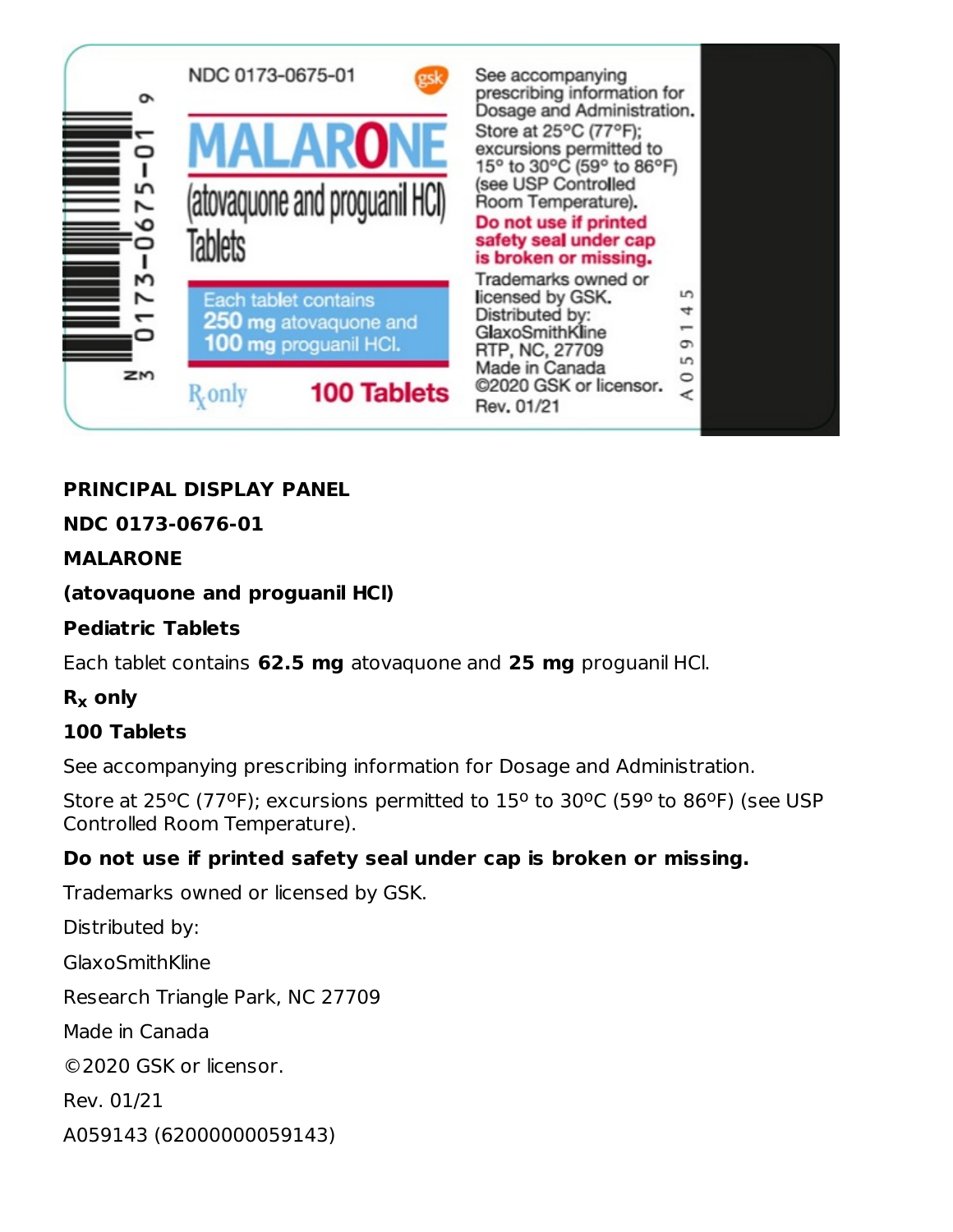

| <b>MALARONE</b>                                                             |                                                          |  |                                   |                 |
|-----------------------------------------------------------------------------|----------------------------------------------------------|--|-----------------------------------|-----------------|
| atovaquone and proguanil hydrochloride tablet, film coated                  |                                                          |  |                                   |                 |
|                                                                             |                                                          |  |                                   |                 |
| <b>Product Information</b>                                                  |                                                          |  |                                   |                 |
| <b>Product Type</b>                                                         | HUMAN PRESCRIPTION DRUG                                  |  | <b>Item Code (Source)</b>         | NDC:0173-0675   |
| <b>Route of Administration</b>                                              | ORAL                                                     |  |                                   |                 |
|                                                                             |                                                          |  |                                   |                 |
|                                                                             |                                                          |  |                                   |                 |
| <b>Active Ingredient/Active Moiety</b>                                      |                                                          |  |                                   |                 |
|                                                                             | <b>Ingredient Name</b>                                   |  | <b>Basis of Strength</b>          | <b>Strength</b> |
| ATOVAQUONE (UNII: Y883P1Z2LT) (ATOVAQUONE - UNII: Y883P1Z2LT)               |                                                          |  | <b>ATOVAQUONE</b>                 | 250 mg          |
| PROGUANIL HYDROCHLORIDE (UNII: R71Y86M0WT) (PROGUANIL -<br>UNII:S61K3P7B2V) |                                                          |  | PROGUANIL<br><b>HYDROCHLORIDE</b> | 100 mg          |
|                                                                             |                                                          |  |                                   |                 |
| <b>Inactive Ingredients</b>                                                 |                                                          |  |                                   |                 |
|                                                                             | <b>Ingredient Name</b>                                   |  |                                   | <b>Strength</b> |
| LOW-SUBSTITUTED HYDROXYPROPYL CELLULOSE, UNSPECIFIED (UNII: 2165RE0K14)     |                                                          |  |                                   |                 |
| MAGNESIUM STEARATE (UNII: 70097M6I30)                                       |                                                          |  |                                   |                 |
| MICROCRYSTALLINE CELLULOSE (UNII: OP1R32D61U)                               |                                                          |  |                                   |                 |
| POLOXAMER 188 (UNII: LQA7B6G8JG)                                            |                                                          |  |                                   |                 |
| <b>POVIDONE K30 (UNII: U725QWY32X)</b>                                      |                                                          |  |                                   |                 |
|                                                                             | SODIUM STARCH GLYCOLATE TYPE A POTATO (UNII: 5856 3G2A2) |  |                                   |                 |
| HYPROMELLOSE, UNSPECIFIED (UNII: 3NXW29V3WO)                                |                                                          |  |                                   |                 |
| POLYETHYLENE GLYCOL 400 (UNII: B697894SGQ)                                  |                                                          |  |                                   |                 |
| POLYETHYLENE GLYCOL 8000 (UNII: Q662QK8M3B)                                 |                                                          |  |                                   |                 |

**FERRIC OXIDE RED** (UNII: 1K09F3G675) **TITANIUM DIOXIDE** (UNII: 15FIX9V2JP)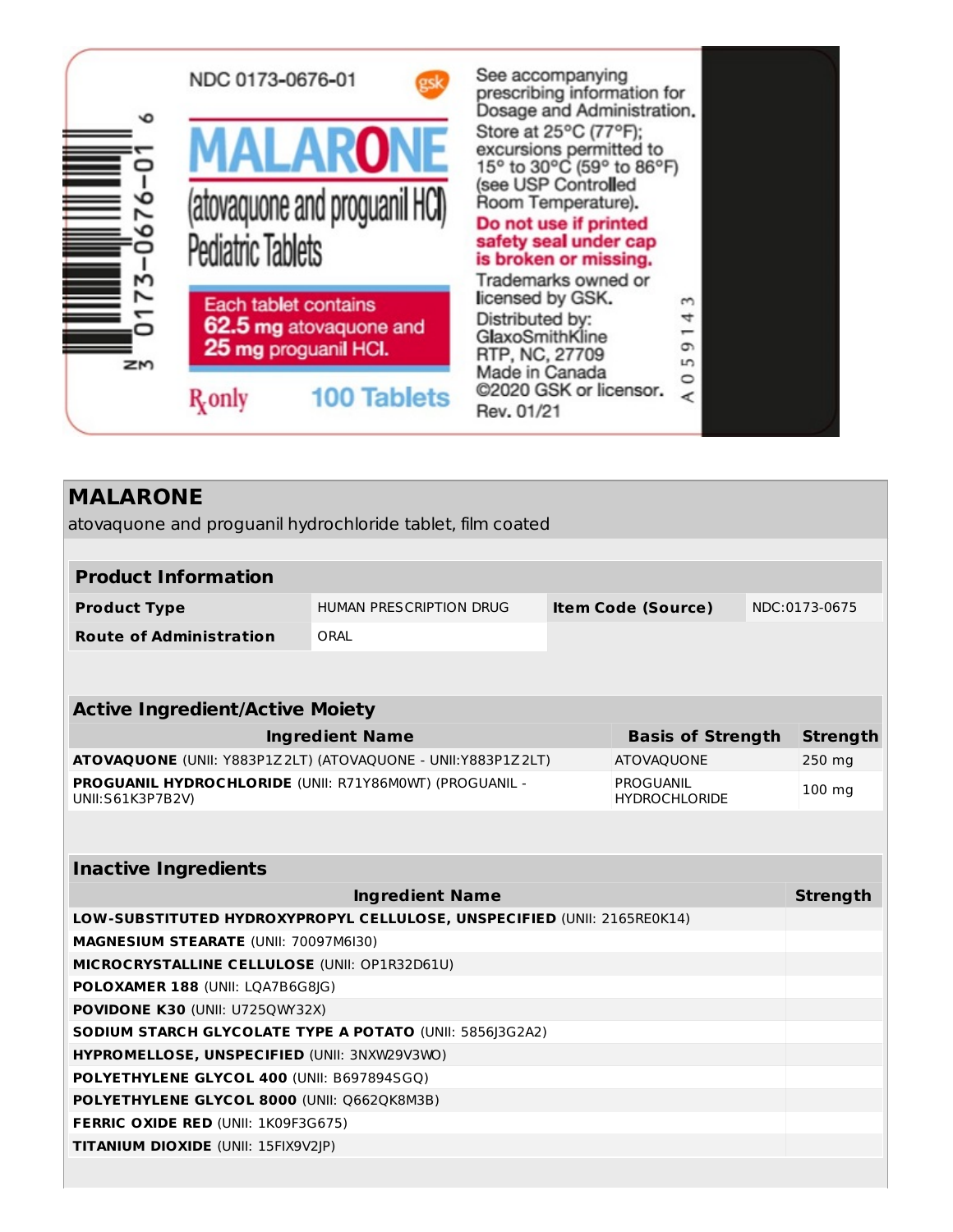|                | <b>Product Characteristics</b>      |              |                                                             |                     |                                       |                                     |  |
|----------------|-------------------------------------|--------------|-------------------------------------------------------------|---------------------|---------------------------------------|-------------------------------------|--|
| Color          |                                     | <b>PINK</b>  | <b>Score</b>                                                |                     | no score                              |                                     |  |
| <b>Shape</b>   |                                     | <b>ROUND</b> | <b>Size</b>                                                 |                     | 11mm                                  |                                     |  |
| <b>Flavor</b>  |                                     |              |                                                             | <b>Imprint Code</b> |                                       | GX:CM3                              |  |
|                | <b>Contains</b>                     |              |                                                             |                     |                                       |                                     |  |
|                |                                     |              |                                                             |                     |                                       |                                     |  |
|                | <b>Packaging</b>                    |              |                                                             |                     |                                       |                                     |  |
| #              | <b>Item Code</b>                    |              | <b>Package Description</b>                                  |                     | <b>Marketing Start</b><br>Date        | <b>Marketing End</b><br><b>Date</b> |  |
| $\mathbf{1}$   | 02                                  | Product      | NDC:0173-0675- 24 in 1 DOSE PACK; Type 0: Not a Combination |                     | 07/26/2000                            |                                     |  |
| $\overline{2}$ | 01                                  | Product      | NDC:0173-0675- 100 in 1 BOTTLE; Type 0: Not a Combination   |                     | 07/26/2000                            |                                     |  |
|                |                                     |              |                                                             |                     |                                       |                                     |  |
|                | <b>Marketing Information</b>        |              |                                                             |                     |                                       |                                     |  |
|                | <b>Marketing</b><br><b>Category</b> |              | <b>Application Number or Monograph</b><br><b>Citation</b>   |                     | <b>Marketing Start</b><br><b>Date</b> | <b>Marketing End</b><br>Date        |  |
| <b>NDA</b>     |                                     |              | NDA021078                                                   |                     | 07/26/2000                            |                                     |  |
|                |                                     |              |                                                             |                     |                                       |                                     |  |

| <b>MALARONE</b>                                                             |                                |                                   |  |                 |
|-----------------------------------------------------------------------------|--------------------------------|-----------------------------------|--|-----------------|
| atovaguone and proguanil hydrochloride tablet, film coated                  |                                |                                   |  |                 |
|                                                                             |                                |                                   |  |                 |
| <b>Product Information</b>                                                  |                                |                                   |  |                 |
| <b>Product Type</b>                                                         | <b>HUMAN PRESCRIPTION DRUG</b> | <b>Item Code (Source)</b>         |  | NDC:0173-0676   |
| <b>Route of Administration</b>                                              | ORAI                           |                                   |  |                 |
|                                                                             |                                |                                   |  |                 |
|                                                                             |                                |                                   |  |                 |
| <b>Active Ingredient/Active Moiety</b>                                      |                                |                                   |  |                 |
|                                                                             | <b>Ingredient Name</b>         | <b>Basis of Strength</b>          |  | <b>Strength</b> |
| ATOVAQUONE (UNII: Y883P1Z2LT) (ATOVAQUONE - UNII:Y883P1Z2LT)                |                                | <b>ATOVAQUONE</b>                 |  | 62.5 mg         |
| PROGUANIL HYDROCHLORIDE (UNII: R71Y86M0WT) (PROGUANIL -<br>UNII:S61K3P7B2V) |                                | PROGUANIL<br><b>HYDROCHLORIDE</b> |  | 25 mg           |
|                                                                             |                                |                                   |  |                 |
| <b>Inactive Ingredients</b>                                                 |                                |                                   |  |                 |
|                                                                             | <b>Ingredient Name</b>         |                                   |  | <b>Strength</b> |
| LOW-SUBSTITUTED HYDROXYPROPYL CELLULOSE, UNSPECIFIED (UNII: 2165RE0K14)     |                                |                                   |  |                 |
| <b>MAGNESIUM STEARATE (UNII: 70097M6I30)</b>                                |                                |                                   |  |                 |
| MICROCRYSTALLINE CELLULOSE (UNII: OP1R32D61U)                               |                                |                                   |  |                 |
| POLOXAMER 188 (UNII: LQA7B6G8JG)                                            |                                |                                   |  |                 |
| <b>POVIDONE K30 (UNII: U725QWY32X)</b>                                      |                                |                                   |  |                 |
| <b>SODIUM STARCH GLYCOLATE TYPE A POTATO (UNII: 5856J3G2A2)</b>             |                                |                                   |  |                 |
| HYPROMELLOSE, UNSPECIFIED (UNII: 3NXW29V3WO)                                |                                |                                   |  |                 |

**POLYETHYLENE GLYCOL 400** (UNII: B697894SGQ)